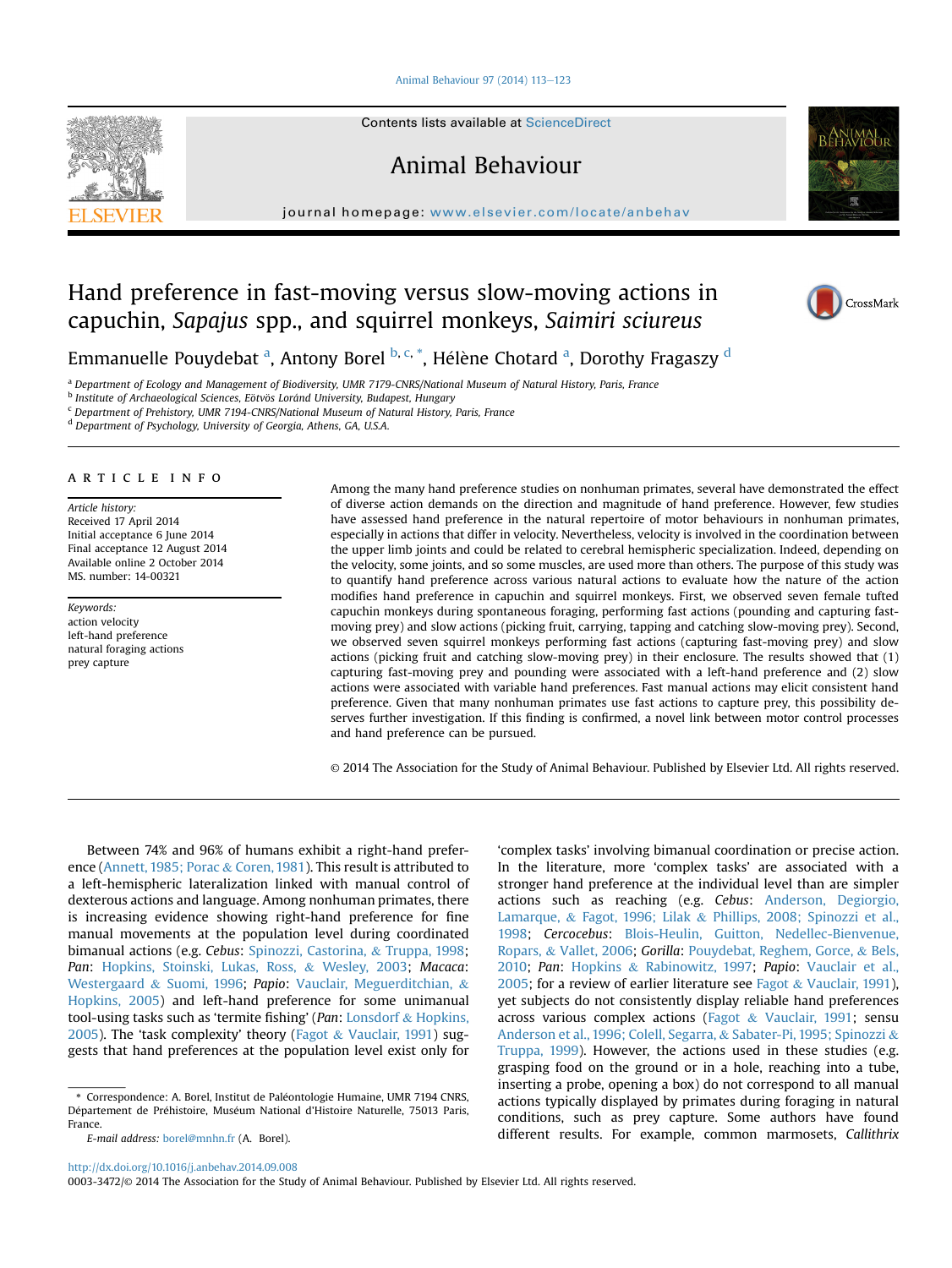*jacchus*, showed consistent hand preferences across tasks [\(Hook](#page-9-0)  $\&$ [Rogers, 2008\)](#page-9-0), showing that task complexity is probably not the only factor involved. In addition, [Rogers \(2009\)](#page-10-0) suggested that the nature of the task and its demands have more impact on hand preference than its apparent or inherent complexity. The relevant features of the task seem to be related to the type of object (animated or nonanimated) and to the constrained use of a specific hand/limb (e.g. [Rogers, 2009](#page-10-0)). Indeed, there is now much evidence that these features affect manual preferences in both apes and human children ([Forrester, Quaresmini, Leavens, Mareschal,](#page-9-0) & [Thomas, 2013; Forrester, Quaresmini, Leavens, Spiezio,](#page-9-0) & [Vallortigara, 2011; Forrester, Quaresmini, Leavens,](#page-9-0) & [Vallortigara,](#page-9-0) [2012; Quaresmini, Forrester, Spiezio,](#page-9-0) & [Vallortigara, 2014](#page-9-0)).

To capture small moving prey with the hand requires processing visuospatial information, such as velocity and trajectory of movement, to move the forelimb and grasp quickly ([Hellner-](#page-9-0)[Burris, Sobieski, Gilbert,](#page-9-0) & [Phillips, 2010; Janson](#page-9-0) & [Boinski, 1992;](#page-9-0) [Nekaris, 2005; Niemitz, 1984\)](#page-9-0). Given that capturing insects in the hand(s) is a primitive foraging strategy, in the sense of appearing as a distinguishing feature in early primates [\(Martin,](#page-9-0) [1990](#page-9-0)), it is possible that motor coordination supporting fast prey capture is a characteristic shared among primates. With rare exceptions in humans, fast reaching movements cannot be modified or adjusted by visual feedback during the motor performance ([Keele](#page-9-0) & [Posner, 1968; Woodworth, 1899\)](#page-9-0). Slow movements induce a different type of motor control (concerning all the body parts, such as muscles, joints, bones and neural system, involved in the movement). Slow movements are visually guided and involve coordination of senses such as haptic (sense of touch), visual, kinaesthetic (sense of body and limb movement) or proprioceptive (sensibility of the nervous system to information arising from the muscles, joints and bones), allowing modulation in the course of the movement ([Beaubaton, 1983; Jeannerod, 1983,](#page-8-0) [1984, 1990](#page-8-0)). Finally, in humans, some authors suggest that the hand preference depends on biomechanical factors and not on visual perception [\(Dounskaia, Wang, Sainburg,](#page-8-0) & [Przybyla, 2014\)](#page-8-0) as has also been suggested for foot preferences in birds ([Tommasi](#page-10-0) & [Vallortigara, 1999\)](#page-10-0). In the course of evolution, hemispheric specialization emerged as motor complexity changed [\(Mutha,](#page-10-0) [Haaland,](#page-10-0) & [Sainburg, 2013](#page-10-0)). In particular, [Mutha, Haaland, and](#page-10-0) [Sainburg \(2012\)](#page-10-0) pointed out the importance of the left hemisphere during the learning of new sequences and skills related to predictive control (capacity of planning and coordinating motor actions). The right hemisphere is more important for encoding perceptual stimuli and 'for updating ongoing actions and stopping at a goal position, through modulation of sensorimotor stabilization mechanisms such as reflexes' ([Mutha et al., 2012,](#page-10-0) p. 455).

The distinction in movement control between fast and slow prey capture movements appears to be phylogenetically widespread. [King and Landau \(1993\),](#page-9-0) in a study with squirrel monkeys, suggested that catching moving objects may induce visually guided movements involving a motor system linked to the left hand. In contrast, grasping immobile objects may involve a motor system linked to the right hand. Data for other terrestrial tetrapods are relatively scarce, although it has been demonstrated that for rapid ballistic tongue projection in chameleons (Chamaeleonidae) and plethodontid salamanders (Plethodontidae), feed forward control, obtained from visual information preceding the movement, is required [\(Schaerlaeken, Meyers,](#page-10-0) & [Herrel, 2007](#page-10-0); see also [Deban,](#page-8-0) [1997; Harkness, 1977](#page-8-0)). Visual information is the most important stimulus used for feeding behaviour ([Anderson, 1993; Deban](#page-8-0) & [Dicke, 2004; Valdez](#page-8-0) & [Nishikawa, 1997](#page-8-0)). Finally, there is some evidence for specialization of the left hemisphere for planned manipulation actions and the right hemisphere for rapid responses, as in detection of novel stimuli (including moving prey) and escape responses [\(MacNeilage, Rogers,](#page-9-0) & [Vallortigara, 2009; Rogers,](#page-9-0) [Vallortigara,](#page-9-0) & [Andrew, 2013](#page-9-0)). In addition, the role of the left hemisphere in the control of feeding behaviour seems to be widespread among vertebrates ([Vallortigara, 2000; Vallortigara,](#page-10-0) [Chiandetti,](#page-10-0) & [Sovrano, 2011](#page-10-0)). Thus, we can hypothesize that one part of the brain will be more specialized for fast actions dependent upon visual information, inducing manual laterality in order to be more efficient.

Pounding and tapping are two fast actions that capuchin monkeys (Cebus spp. and Sapajus spp.) commonly use in foraging. Pounding presents a different array of challenges for dexterous performance than capturing moving prey. It consists of striking an object (e.g. a nut) against a substrate in order to open it. The pounding action executed in our study required the use of the whole upper limb, bimanual coordination during repositioning the object in the hands (recognized to induce a hand preference, [Fagot](#page-9-0) & [Vauclair, 1988](#page-9-0)) and control of the pounding movement to produce enough force to break but not so much force as to crush the fruit or nut. The subject needs to stabilize its body posture and choose an appropriately rigid substrate [\(Pouydebat, Gorce, Bels,](#page-10-0) & [Coppens, 2006\)](#page-10-0). But pounding also involves a rapid visually guided movement. This action probably taps into the same action systems as prey capture. Finally, tapping involves rapidly striking the fingertips against a substrate, such as a branch or a hard fruit, apparently to determine the density of the material [\(Gunst, Boinski,](#page-9-0) & [Fragaszy, 2010; Phillips, Goodchild, Haas, Ulyan,](#page-9-0) & [Petro, 2004;](#page-9-0) [Phillips, Grafton,](#page-9-0) & [Haas, 2003; Visalberghi](#page-9-0) & Néel, 2003). This is a fast action but, unlike pounding and capturing moving prey, not necessarily visually guided. So, from the point of view of hand preference associated with fast action, it is also an interesting action to study.

Grasping fruit or other plant parts is a slow action in comparison to prey capture or pounding, and gorillas, Gorilla gorilla, and chimpanzees, Pan troglodytes, do not have a hand preference for grasping stationary food [\(Pouydebat, Reghem, Borel,](#page-10-0) & [Gorce, 2011;](#page-10-0) [Pouydebat et al., 2010](#page-10-0)). In contrast, in many primates and rats, Rattus norvegicus, grasping stationary food induces a strong use of the nearest hand to the location of the food ([Ivanco, Pellis,](#page-9-0)  $\&$ [Whishaw, 1996; Lehman, 1993; Meunier, Blois-Heulin,](#page-9-0) & [Vauclair,](#page-9-0) [2011; Warren, 1980](#page-9-0)). The subject does not have to anticipate motion of a stationary item and the forelimb movement is more ste-reotypical than for grasping a moving target ([Christel](#page-8-0)  $&$  [Billard,](#page-8-0) [2002; Reghem, Tia, Bels,](#page-8-0) & [Pouydebat, 2011\)](#page-8-0). However, a group bias, but not a population bias, favouring the use of the right paw for reaching in rats has been reported [\(Güven, Elalmis, Binokay,](#page-9-0) & [Tan, 2003](#page-9-0)). Finally, carrying an object is also a slow action in the sense that the hand is not moving, or moving slowly in comparison to the whole body.

Tufted capuchin monkeys are ideal primates for investigating the relationship between 'natural' foraging actions and hand preference for several reasons. These monkeys are known for the flexibility of their foraging behaviour ([Fragaszy, Visalberghi,](#page-9-0) & [Fedigan, 2004](#page-9-0)), consuming a wide range of plant and animal foods, including moving insects, lizards, small rodents, coati and fish [\(Jack, 2007; Mendes, Martins, Pereira,](#page-9-0) & [Marquezan, 2000;](#page-9-0) [Rose, 1997](#page-9-0)). Although numerous primates catch and eat invertebrate prey, capuchins (Sapajus spp. and Cebus spp.) are one of the few species, along with chimpanzees, bonobos, Pan paniscus, and vervet monkeys, Chlorocebus pygerythrus ([Fairbanks, 1984;](#page-9-0) [Hohmann](#page-9-0) & [Fruth, 2008; Wrangham](#page-9-0) & [van Zinnicq Bergmann](#page-9-0) [Riss, 1990](#page-9-0)) that catch and consume vertebrate prey ([Fragaszy](#page-9-0) [et al., 2004\)](#page-9-0). Capuchins are also known for the multitude of manual actions performed during foraging such as pounding, ripping, tapping, carrying and probing (e.g. [Fragaszy et al., 2004;](#page-9-0) [Pouydebat et al., 2006](#page-9-0)).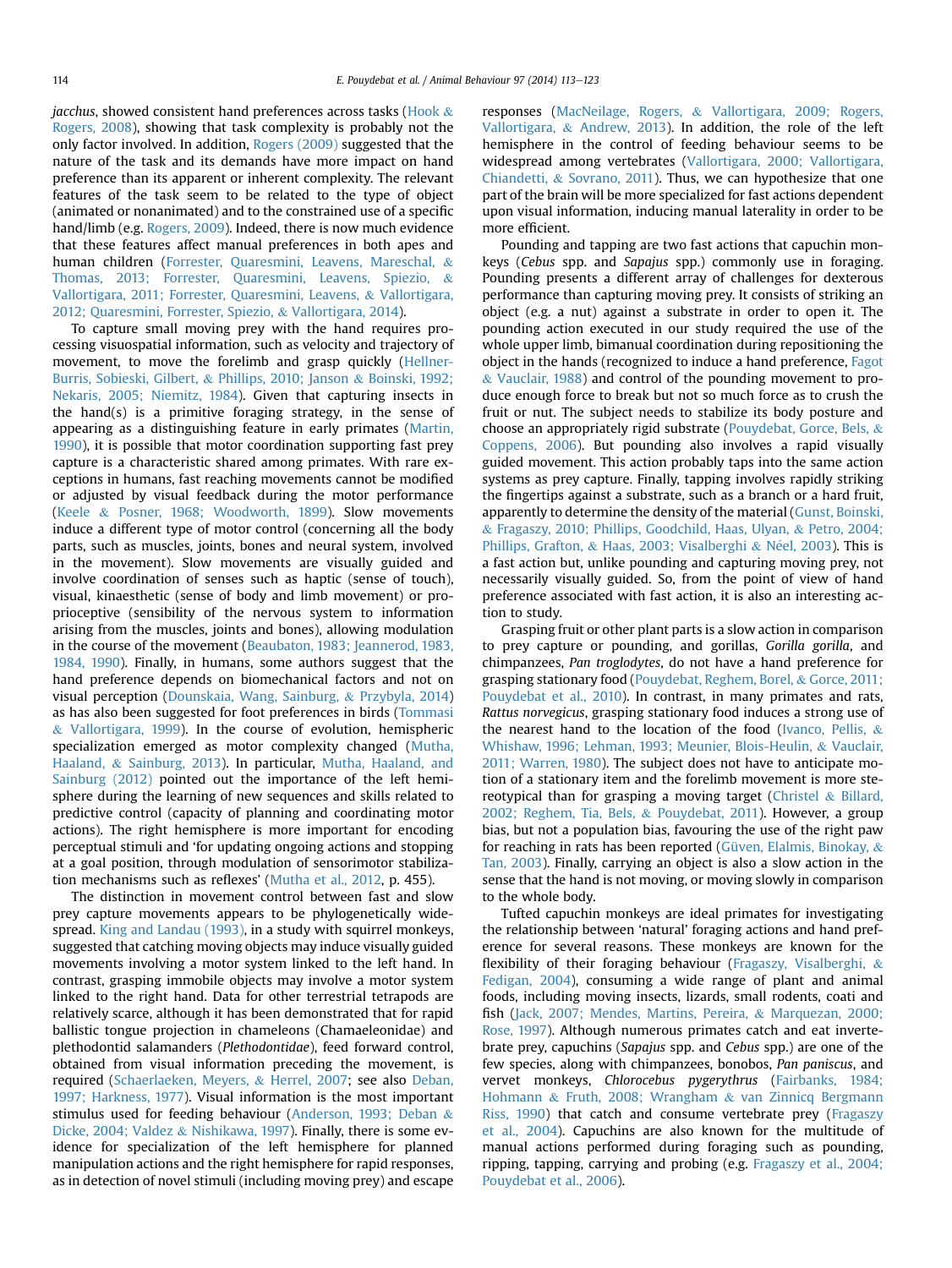Squirrel monkeys are also of interest. Indeed, previous studies with this species have documented unimanual behaviours including reaching ([Aruguete, Ely,](#page-8-0) & [King, 1992; Laska, 1996;](#page-8-0) [McGonigle](#page-8-0) & [Flook, 1978\)](#page-8-0), grasping food items from a rotating tray (with and without vision, and from smooth and grooved surfaces: [Costello](#page-8-0) & [Fragaszy, 1988\)](#page-8-0), a task necessitating skilled digit movement ([Nudo, Jenkins, Merzenich, Prejean,](#page-10-0) & [Grenda, 1992\)](#page-10-0), and reaching for food in various body postures ([Roney](#page-10-0)  $\&$  [King,](#page-10-0) [1993\)](#page-10-0). [King and Landau \(1993\)](#page-9-0) found that in squirrel monkeys the capture of moving objects was linked to the left hand whereas grasping immobile objects was linked to the right hand. We suggest that each of these actions presents different constraints (i.e. spatial organization, eye-hand coordination, movement anticipation and/or body posture) that could influence hand preference.

It is worth investigating whether fast foraging actions (i.e. prey capture and pounding) are associated in primates with a different degree or direction of hand preference than slower foraging actions or actions that do not require visual orientation. The purpose of this study was to collect hand preference data during spontaneous foraging to evaluate how the nature of the action influences the expression of hand preference. To meet this aim, we quantified the effect of the task on hand preference in capuchins and squirrel monkeys, housed in different environments (i.e. a naturalistic setting and more controlled conditions, respectively). They were expected to display a stronger hand preference for fast, visually guided actions (pounding and capturing fast-moving prey) than for slow actions (fruit grasping, carrying and slow-prey catching) or fast but nonvisually guided actions (tapping).

#### METHODS

#### Ethical Note

The research complied with protocols approved by the legal requirements of the European Union and adhered to the legal requirements of France, the country in which the research was conducted. It also adhered to the ASAB/ABS guidelines for the use of animals in research.

#### Subjects

#### Capuchins

Behavioural data were collected for seven adult female  $(8-24 \text{ years}$  old, mean  $\pm$  SD = 15.8  $\pm$  4.9 years old) tufted capuchins housed at the Monkey Valley, in Romagne, France. (See [Lynch](#page-9-0) [Alfaro, Boubli, et al. \(2012\)](#page-9-0) and [Lynch Alfaro, De Sousa e Silva, and](#page-9-0) [Rylands \(2012\)](#page-9-0) for recent changes in taxonomy.) All individuals were mother-raised and all except the oldest female were born in captivity. Observations were collected under semifree conditions, as the monkeys resided in an outside area (about 5000  $\mathrm{m}^{2})$  that was surrounded by water and contained rich vegetation, a brook, many trees such as sweet chestnut, Castanea sativa, and hawthorn, Crataegus monogyna, numerous bushes, grass, earth and various indigenous animals (rodents, birds, invertebrates, frogs, fishes).

## Squirrel Monkeys

Behavioural data were collected for seven squirrel monkeys  $(1-14$  years old, mean  $\pm$  SD = 7.28  $\pm$  5.7 years old) housed at the Tropical Zoo of La Londe les Maures in France. All the subjects were living in their social group. They resided outdoors in a wire enclosure (11  $\times$  6 m and 3.50 m high) connected with a covered building in which they could circulate freely during the day. The enclosure contained a rich vegetation (bamboo, diverse bushes) and tree trunks and the ground was covered with bark allowing naturalistic foraging. The individuals were given vegetables and a fruit three times a day, occasional mealworms and hard-boiled eggs three times a week. They also ate insects that they found in their enclosure and had access to pellets and water ad libitum.

# Procedure

For all behaviours, we waited until individuals of both species had both hands free before recording a new behaviour. Also, for each action in both species, we considered bout and not frequency in order to avoid overestimation of hand preference. In statistical tests, we considered only individuals with more than 15 responses ([Garber, Gomes,](#page-9-0) & [Bicca-Marques, 2008; Meguerditchian, Calcutt,](#page-9-0) [Lonsdorf, Ross,](#page-9-0) & [Hopkins, 2010\)](#page-9-0) for both species except for capuchins capturing fast-moving prey (a relatively rare action) for which we report all cases. As we made observations in real time, some actions may not have been recorded. Thus, our data represent a sampling of actions rather than true frequencies of actions.

#### Capuchins

A single observer recorded hand use for unimanual behaviours using ad libitum sampling techniques ([Altmann, 1974](#page-8-0)) during feeding times and other daily activities, from 0800 to 1800 hours 5 days per week for 3 months. Several juveniles were in the same enclosure but were not observed during this study. The following behaviours were recorded: grasping fruit, tapping, carrying, catching slow-moving prey, capturing fast-moving prey and pounding (cracking walnuts against substrates). If multiple capuchins were performing these behaviours, we focused on the one that had the fewest number of recorded observations among the most visible subjects (because some capuchins foraged and manipulated more frequently than others) to obtain the highest number of observations for each subject ([Meguerditchian, Calcutt,](#page-9-0) [et al., 2010](#page-9-0)).

Grasping fruit was recorded when a subject grasped a hawthorn fruit (width: 0.6 cm; length: 1 cm) available in the enclosure trees. As the food was static, this unimanual action involved slow movements and was not very challenging for capuchins in terms of upper limb coordination (velocity,  $v = 702 \pm 160$  mm/s). However, it was sometimes challenging in terms of body posture. Indeed, capuchins needed to stabilize their body on the branches, leaving both of their hands free before grasping the fruits. A single bout was coded when a subject grasped the fruit. The bout was considered finished when the subject ate the fruit or if the subject repositioned itself and moved to another location ([Meguerditchian, Calcutt, et al., 2010](#page-9-0)). Tapping was recorded when a subject used the fingertips of one hand to tap against a branch. This action always involved a rhythmic series of rapid taps on one branch with the fingers of one hand ( $v = 1452 \pm 174$  mm/s); therefore the tapping of one branch constituted a bout. The bout was considered finished when the subject stopped the sequence by changing location and/or branch. Carrying was coded when an individual transported an object (nut, branch, small prey or sweet chestnut) in one hand over more than 1 m. In terms of velocity it was the slowest movement since the object did not move during the transport. A single bout was considered finished when the subject deposited the object on any substrate. Catching occurred when capuchins grasped slow-moving prey (snails, worms or slugs). This action looked like grasping fruit in terms of upper limb coordination (the movements were always slow:  $v = 740 \pm 142$  mm/s) but different in terms of detection (fruits are easy to detect from a distance whereas snails, worms or slugs were detected after searching on the ground). A single bout was recorded when a subject caught a prey item. The bout was considered finished when the subject ate the prey. Capturing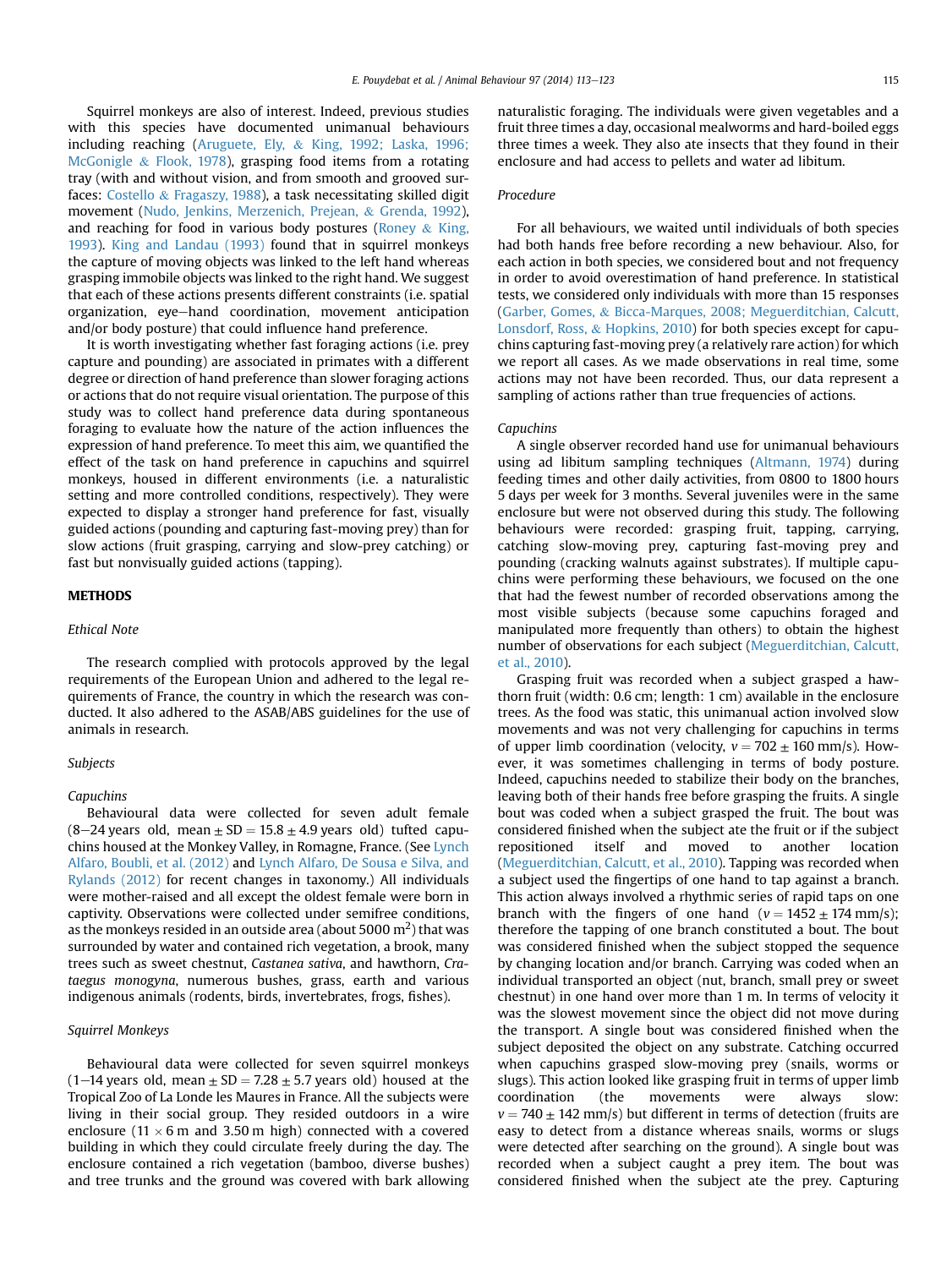fast-moving prey (frog, mouse or flying insect) always involved fast movement ( $v = 1604 \pm 204$  mm/s). A single bout was recorded when a subject captured the prey. The bout was considered finished when the subject ate the prey, abandoned it or began to play with it. Finally, pounding occurred when subjects used their hands to crack open a walnut against a substrate. Capuchins use one hand almost exclusively during this action and choose the hardest substrates to optimize opening the nut [\(Pouydebat et al.,](#page-10-0) [2006](#page-10-0)). This movement must be fast and was always rapid in our study ( $v = 1345 \pm 131$  mm/s), but was executed with control to open the nut without crushing the kernel. Walnuts were the only food distributed by humans each day in the present study. They were abundantly dispersed (16 per day) in the capuchins' enclosure to minimize competition between subjects. A bout was recorded when a subject began pounding a walnut. The bout was considered finished when the subject opened the walnut (the capuchins never changed hands during pounding).

## Squirrel monkeys

Data were collected between 1000 and 1600 hours 6 days a week for 4 months. Data were collected through two sessions of 2 h each per day using all-occurrences sampling, as used by [Meguerditchian, Vauclair, and Hopkins \(2010,](#page-9-0) p. 42): 'the social groups were randomly observed during an observation session and an all occurrences sampling procedure was used in which responses of each individual were collected opportunistically when behaviour of interest occurred'. All the members of the group had access to the food. Two observers (observing the same events) recorded hand use for unimanual behaviours in real time. Each person coded the same behaviours as the other at the same time, for the same animal, but only one code per event was used in the analysis. Before the observation, it had been decided that when there was a discrepancy between the two coders the event would not be taken into account. However, no discrepancy was found between coding of observers during this study. A session was stopped when there was no more food on the ground or when the 2 h were over.

The observed behaviours included hand grasping of three types of food: pieces of apple grasped with slow movements, mealworms also grasped with slow movements and crickets grasped with fast movements  $(v = 802 \pm 151 \text{ mm/s}, v = 832 \pm 173 \text{ mm/s}$  and  $v = 1711 \pm 207$  mm/s, respectively). We tried providing the monkeys with dead crickets in order to replace pieces of apple but they did not show any interest even after several presentations. All of the items were of nearly the same size in order to avoid an effect on hand preference [\(Hopkins et al., 2005; Hopkins, Cantalupo, Wesley,](#page-9-0) [Hostetter,](#page-9-0) & [Pilcher, 2002\)](#page-9-0). The size of all the items provided favoured a power grip (a grasp with the whole hand, palm and fingers) and limited variability in manual postures which could also induce differences in hand preference ([Pouydebat, n.d.\)](#page-10-0). We gave 10 items of each category of food during each session. The food was dispersed widely in order to avoid competition between the subjects. During the experiment, the mealworms and the crickets moved freely until captured by the subjects.

#### Individual Hand Preference in Each Action

Two measures allowed us to evaluate the monkeys' hand preference during unimanual feeding behaviour. First, a two-tailed binomial test based on the total number of bouts of right- and left-hand responses gave a z score and the corresponding P value for each subject ([Forsythe](#page-9-0) & [Ward, 1988; Hopkins, 1999\)](#page-9-0). Monkeys with  $z$  scores higher than 1.96 or lower than  $-1.96$  (corresponding to an  $\alpha$  level of 5%) were classified as having a right- or left-hand preference, respectively. Between these values, monkeys were considered as ambipreferent. To remain comparable with most of the previously published studies on this topic we classified hand preference on the  $z$  score and unadjusted  $P$  value. However, adjusted P values with correction for multiple testing (e.g. [McGrew](#page-9-0) & [Marchant, 1997\)](#page-9-0) by the Holm - Bonferroni method [\(Holm, 1979\)](#page-9-0) are also presented in [Table 1.](#page-4-0) The z score is very sensitive to the sample size [\(Hopkins, 1999\)](#page-9-0) so we also used an individual handedness index (HI) which gives information about the degree of hand asymmetries. The HI is calculated for each subject using the formula  $(RH - LH)/(RH + LH)$ , in which RH and LH are the total number of right- and left-hand responses, respectively [\(Lonsdorf](#page-9-0) & [Hopkins, 2005; Spinozzi](#page-9-0) & [Cacchiarelli, 2000](#page-9-0)). This measure varies from  $-1.0$  (strong LH preference) to 1.0 (strong RH preference). The laterality package [\(Borel, Pouydebat,](#page-8-0) & [Reghem, 2012\)](#page-8-0) for R ([R Core Team, 2013\)](#page-10-0) was used for these data analyses and for plotting the graphs.

#### Group Hand Preference in Fast- and Slow-moving Actions

We examined our data for evidence of group response tendencies. To test our hypothesis about the different degree and direction of hand preference between actions involving fastmoving and visually guided actions (pounding and capturing fast-moving prey) and slow-moving and/or not visually guided actions (carrying, fruit grasping, catching slow-prey and tapping) in capuchins, the data of all subjects were fitted with a generalized linear mixed model (GLMM) following the recommendations of [Bolker et al. \(2009\)](#page-8-0) and [Moscatelli, Mezzetti, and](#page-10-0) [Lacquaniti \(2012\)](#page-10-0). The full data set from squirrel monkeys involving the capture of fast-moving prey (crickets), slowmoving prey (mealworms) and static food grasping (piece of apple) was fitted with the same kind of model. These models separately account for random effects and fixed effects ([Agresti,](#page-8-0) [2013](#page-8-0)) and are suitable for dealing with repeated measures on the same individuals and different numbers of observations (bouts) per subject. We fitted the model using the Laplace approximation and restricted maximum likelihood except for comparing models with different fixed effects where we used maximum likelihood. We used a binomial error distribution with a 'logit' link function as our response was the hand (left versus right) used by both species for each observation. We included one random effect (the random intercept) at the individual level to account for repeated measurements on several individuals and one fixed-effect parameter corresponding to the kind of action (with 'carrying' as the reference level for capuchins as this task involves no movement of the hand, as the object is already grasped, and with static food grasping as the reference level for squirrel monkeys) carried out by the monkeys. We noticed some overdispersion in our models and thus included a random effect at the observation level (see [Bolker et al., 2009\)](#page-8-0). However, this did not provide any improvement so we did not retain this parameter. To make inferences about random effects we compared the full model with reduced models using the corrected quasi-Akaike information criterion (QAICc) to account for overdispersion and small sample size and ran the likelihood ratio test via ANOVA and parametric bootstrap comparison with 1000 replicates (see [Bolker et al., 2009\)](#page-8-0).

Inferences about fixed effects were made comparing the full model with the reduced model using QAICc and parametric bootstrap comparison with 1000 replicates using the 'pbkrtest' from [Halekoh and Højsgaard \(2012\)](#page-9-0). Finally, we performed multilevel bootstrapping with 1000 replicates to obtain simulated estimates and confidence intervals. GLMM was fitted using the R package 'lme4' ([Bates, Maechler,](#page-8-0) & [Bolker, 2012\)](#page-8-0) and the functions of [Bolker](#page-8-0) [et al. \(2009\).](#page-8-0)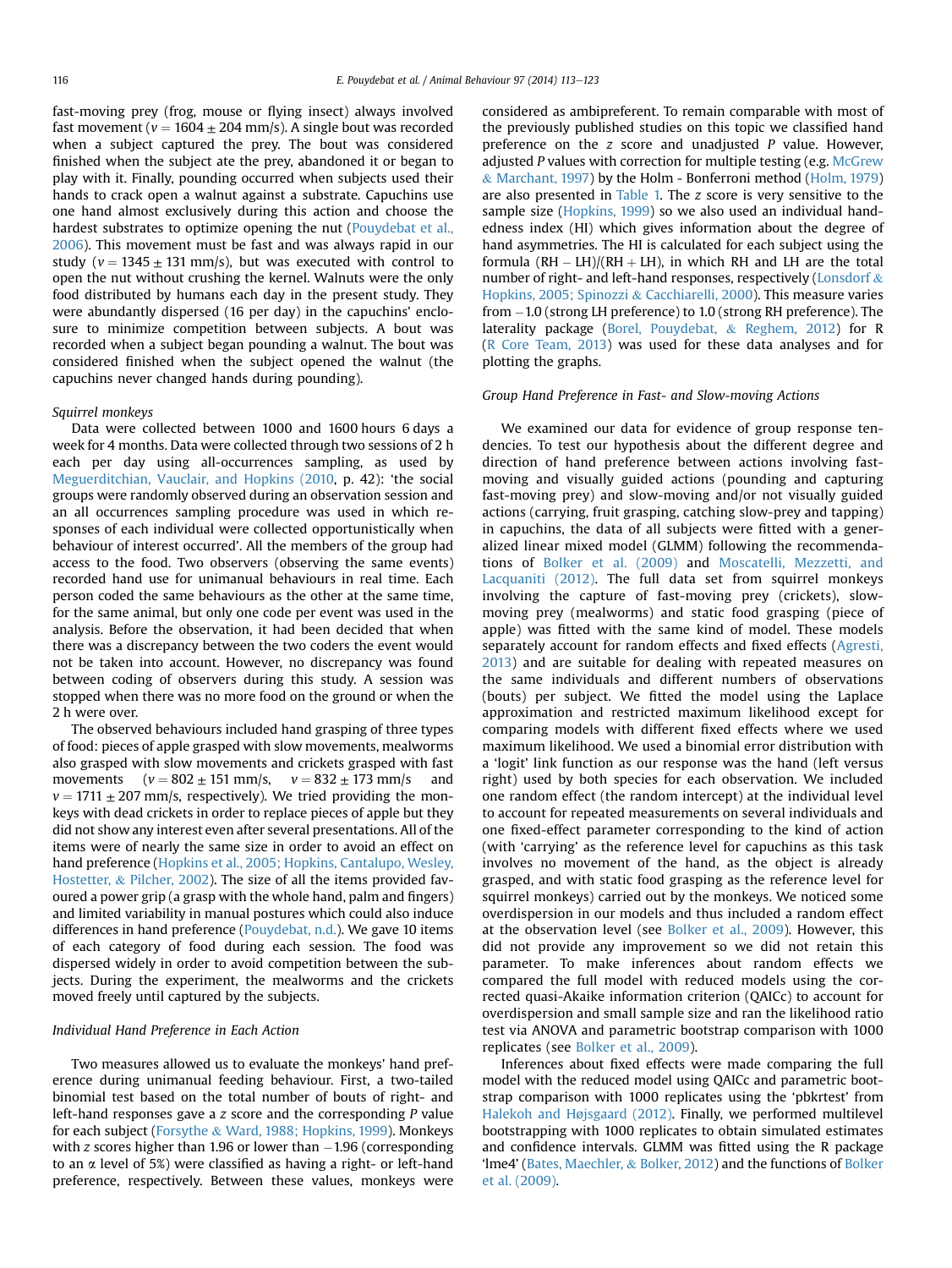#### <span id="page-4-0"></span>Table 1 Individual frequencies of left- and right-hand use and hand preference for each action among capuchins

|                            | Subjects  | Age | LH                       | <b>RH</b>                         | No. of<br>observations   | HI                       | $\boldsymbol{z}$         | $\boldsymbol{P}$         | adj. P                   | Hand                     |
|----------------------------|-----------|-----|--------------------------|-----------------------------------|--------------------------|--------------------------|--------------------------|--------------------------|--------------------------|--------------------------|
| Fruit grasping             | Sarah     | 24  | 8                        | 13                                | 21                       | 0.24                     | 1.09                     | 0.275                    | 1.000                    | A                        |
| $(mean=22.14, SD=2.61)$    | Sandra    | 18  | 10                       | 12                                | 22                       | 0.09                     | 0.43                     | 0.670                    | 1.000                    | Α                        |
|                            | Pia       | 17  | 12                       | 12                                | 24                       | 0.00                     | 0.00                     | 1.000                    | 1.000                    | Α                        |
|                            | Silke     | 17  | 11                       | 14                                | 25                       | 0.12                     | 0.60                     | 0.549                    | 1.000                    | Α                        |
|                            | Francisca | 14  | 5                        | 18                                | 23                       | 0.57                     | 2.71                     | 0.007                    | 0.215                    | $RH^*$                   |
|                            | Paula     | 13  | 5                        | 12                                | 17                       | 0.41                     | 1.70                     | 0.090                    | 1.000                    | Α                        |
|                            | Sunny     | 8   | 6                        | 17                                | 23                       | 0.48                     | 2.29                     | 0.022                    | 0.545                    | $RH^*$                   |
| <b>Tapping</b>             | Sarah     | 24  | 10                       | 10                                | 20                       | 0.00                     | 0.00                     | 1.000                    | 1.000                    | Α                        |
| $(mean=19.43, SD=1.81)$    | Sandra    | 18  | 6                        | 15                                | 21                       | 0.43                     | 1.96                     | 0.050                    | 1.000                    | $RH^*$                   |
|                            | Pia       | 17  | 9                        | 12                                | 21                       | 0.14                     | 0.65                     | 0.513                    | 1.000                    | Α                        |
|                            | Silke     | 17  | 10                       | $\overline{7}$                    | 17                       | $-0.18$                  | $-0.73$                  | 0.467                    | 1.000                    | A                        |
|                            | Francisca | 14  | 6                        | 15                                | 21                       | 0.43                     | 1.96                     | 0.050                    | 1.000                    | RH*                      |
|                            | Paula     | 13  | 10                       | $\overline{7}$                    | 17                       | $-0.18$                  | $-0.73$                  | 0.467                    | 1.000                    | A                        |
|                            | Sunny     | 8   | $\overline{7}$           | 12                                | 19                       | 0.26                     | 1.15                     | 0.251                    | 1.000                    | Α                        |
| Carrying                   | Sarah     | 24  | 6                        | 9                                 | 15                       | 0.20                     | 0.77                     | 0.439                    | 1.000                    | A                        |
| $(mean=14.14, SD=6.49)$    | Sandra    | 18  | 9                        | $\overline{7}$                    | 16                       | $-0.13$                  | $-0.50$                  | 0.617                    | 1.000                    | Α                        |
|                            | Pia       | 17  | 6                        | 15                                | 21                       | 0.43                     | 1.96                     | 0.050                    | 1.000                    | $RH^*$                   |
|                            | Silke     | 17  | $\overline{\phantom{0}}$ | $\overline{\phantom{m}}$          |                          |                          | $\overline{\phantom{0}}$ | $\overline{\phantom{0}}$ |                          | $\overline{\phantom{0}}$ |
|                            | Francisca | 14  | 6                        | 15                                | 21                       | 0.43                     | 1.96                     | 0.050                    | 1.000                    | $RH^*$                   |
|                            | Paula     | 13  | $\overline{\phantom{0}}$ | $\overline{\phantom{0}}$          | $\overline{\phantom{0}}$ |                          |                          | $\overline{\phantom{0}}$ |                          | $\overline{\phantom{0}}$ |
|                            | Sunny     | 8   | $\overline{7}$           | 8                                 | 15                       | 0.07                     | 0.26                     | 0.796                    | 1.000                    | Α                        |
| Catching slow-moving prey  | Sarah     | 24  | 6                        | 9                                 | 15                       | 0.20                     | 0.77                     | 0.439                    | 1.000                    | Α                        |
| $(mean=13.29, SD=4.50)$    | Sandra    | 18  | 9                        | $\overline{7}$                    | 16                       | $-0.13$                  | $-0.50$                  | 0.617                    | 1.000                    | Α                        |
|                            | Pia       | 17  | $\overline{4}$           | 13                                | 17                       | 0.53                     | 2.18                     | 0.029                    | 0.697                    | $RH^*$                   |
|                            | Silke     | 17  | —                        | $\overline{\phantom{m}}$          |                          |                          |                          |                          |                          | —                        |
|                            | Francisca | 14  | 3                        | 13                                | 16                       | 0.63                     | 2.50                     | 0.012                    | 0.348                    | $RH^*$                   |
|                            | Paula     | 13  | $\overline{\phantom{0}}$ | $\overbrace{\phantom{123221111}}$ |                          |                          |                          | $\overline{\phantom{0}}$ |                          | —                        |
|                            | Sunny     | 8   | $\overline{7}$           | 8                                 | 15                       | 0.07                     | 0.26                     | 0.797                    | 1.000                    | Α                        |
| Capturing fast-moving prey | Sarah     | 24  | 8                        | $\mathbf{1}$                      | 9                        | $-0.78$                  | $-2.33$                  | 0.020                    | 0.530                    | $LH^*$                   |
| (mean=5.86, SD=4.88)       | Sandra    | 18  | $\overline{7}$           | 0                                 | $\overline{7}$           | $-1.00$                  | $-2.65$                  | 0.008                    | 0.253                    | $LH^*$                   |
|                            | Pia       | 17  | 10                       | $\overline{c}$                    | 12                       | $-0.67$                  | $-2.31$                  | 0.021                    | 0.544                    | $LH^*$                   |
|                            | Silke     | 17  | $\sqrt{2}$               | $\mathbf{1}$                      | 3                        | $-0.33$                  | $-0.58$                  | 0.564                    | 1.000                    | Α                        |
|                            | Francisca | 14  | 9                        | $\mathbf{1}$                      | 10                       | $-0.80$                  | $-2.53$                  | 0.011                    | 0.342                    | LH*                      |
|                            | Paula     | 13  | $\overline{\phantom{0}}$ |                                   |                          | $\overline{\phantom{0}}$ |                          | $\overline{\phantom{0}}$ |                          | —                        |
|                            | Sunny     | 8   | $\overline{\phantom{0}}$ | $\overline{\phantom{0}}$          | $\overline{\phantom{0}}$ | $\overline{\phantom{0}}$ |                          | $\overline{\phantom{0}}$ | $\overline{\phantom{0}}$ | $\overline{\phantom{0}}$ |
| Pounding                   | Sarah     | 24  | 46                       | 21                                | 67                       | $-0.37$                  | $-3.05$                  | 0.002                    | 0.077                    | LH*                      |
| $(mean=59.29, SD=21.22)$   | Sandra    | 18  | 38                       | 19                                | 57                       | $-0.33$                  | $-2.52$                  | 0.012                    | 0.344                    | LH*                      |
|                            | Pia       | 17  | 51                       | 24                                | 75                       | $-0.36$                  | $-3.12$                  | 0.002                    | 0.064                    | LH*                      |
|                            | Silke     | 17  | 52                       | 39                                | 91                       | $-0.14$                  | $-1.36$                  | 0.173                    | 1.000                    | A                        |
|                            | Francisca | 14  | 41                       | 15                                | 56                       | $-0.46$                  | $-3.47$                  | 0.001                    | 0.018                    | LH*                      |
|                            | Paula     | 13  | 14                       | 12                                | 26                       | $-0.08$                  | $-0.39$                  | 0.695                    | 1.000                    | A                        |
|                            | Sunny     | 8   | 31                       | 12                                | 43                       | $-0.44$                  | $-2.90$                  | 0.004                    | 0.124                    | LH*                      |

Mean: mean of individual responses; SD: standard deviation of individual responses; age in years; LH: frequency of left-hand use; RH: frequency of right-hand use; no. of observations: total number of observations; HI, Handedness Index score that corresponds to the degree of manual asymmetry, the sign indicates the direction of the manual bias (negative value: left-hand bias; positive value: right-hand bias); z: individual z score; hand: hand preference based on the result of the z score (RH: subject with right-hand preference; LH: subject with left-hand preference; A: ambipreferent subject). P: P value of the two-tailed binomial test that gave the z score. adj. P: P value corrected for multiple tests with the Holm - Bonferroni method. Italicized data indicate that we did not obtain a minimum of 15 responses (preliminary result).  $*P < 0.05$ .

Finally, the effect of the number of observations on the hand preference was visualized with funnel plots ([Palmer, 2002\)](#page-10-0). No particular effect was noticed (see 'No. of observations' and 'Hand' in Tables 1 and 2).

#### RESULTS

#### Descriptive Information

We coded 939 bouts from the seven capuchins and 1065 bouts from the seven squirrel monkeys. The number of bouts per subject varied from 73 to 170 for all actions (mean  $\pm$  SD = 134.14  $\pm$  31.46) for capuchins and from 110 to 304 (mean  $\pm$  SD = 152.14  $\pm$  68.25) for squirrel monkeys. Tables 1 and 2 present the data on hand preference for each action in

capuchins and squirrel monkeys, respectively. The details of the bouts of left- and right-hand use, associated HI, z scores and P values are also included.

# Direction of Individual Hand Preferences in Each Action

## Capuchins

The number of bouts per subject for fruit grasping varied from 17 to 25 among the seven capuchins (155 total bouts recorded). Two individuals showed a right-hand preference (two-tailed binomial test:  $P < 0.05$ ; see Table 1 for all exact P values) whereas all others were ambipreferent ( $P > 0.05$ ).

Bouts per individual varied from 17 to 21 for tapping (136 total bouts recorded). Two individuals showed a right-hand preference  $(P < 0.05)$  whereas all others were ambipreferent  $(P > 0.05)$ .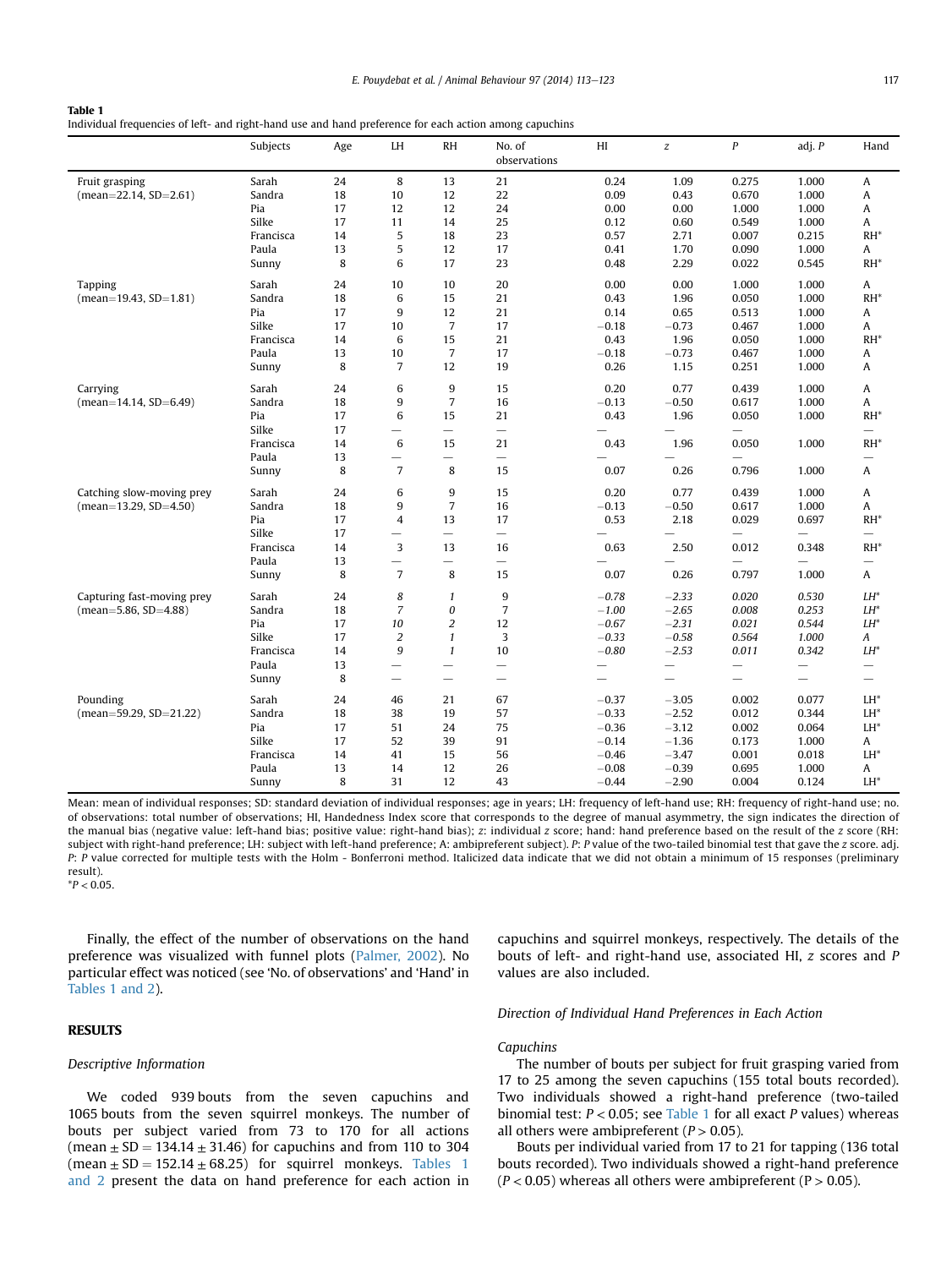<span id="page-5-0"></span>

| Table 2                                                                                                       |
|---------------------------------------------------------------------------------------------------------------|
| Individual frequencies of left- and right-hand use and hand preference for each action among squirrel monkeys |
|                                                                                                               |

|                            | Subjects | Age | LH  | <b>RH</b> | No. of<br>observations | H       | $\boldsymbol{z}$ | P       | adj. P  | Hand            |
|----------------------------|----------|-----|-----|-----------|------------------------|---------|------------------|---------|---------|-----------------|
| Fruit grasping             | Crapiti  |     | 14  | 38        | 52                     | 0.46    | 3.33             | 0.001   | 0.014   | $RH^*$          |
| $(mean=54.43, SD=12.31)$   | Crapoto  |     | 40  | 34        | 74                     | $-0.08$ | $-0.70$          | 0.486   | 1.000   | A               |
|                            | Line     | 10  | 18  | 40        | 58                     | 0.38    | 2.89             | 0.004   | 0.053   | $RH^*$          |
|                            | Maxou    | 14  | 14  | 23        | 37                     | 0.24    | 1.48             | 0.139   | 0.973   | A               |
|                            | West     | 11  | 32  | 31        | 63                     | $-0.02$ | $-0.13$          | 0.900   | 1.000   | A               |
|                            | Xena     | 11  | 31  | 12        | 43                     | $-0.44$ | $-2.90$          | 0.004   | 0.053   | LH <sup>*</sup> |
|                            | Yoda     | 3   | 41  | 13        | 54                     | $-0.52$ | $-3.81$          | 0.000   | 0.002   | LH*             |
| Catching slow-moving prey  | Crapiti  |     | 17  | 18        | 35                     | 0.03    | 0.17             | 0.866   | 1.000   | A               |
| $(mean=57.71, SD=56.31)$   | Crapoto  |     | 24  | 11        | 35                     | $-0.37$ | $-2.20$          | 0.028   | 0.280   | LH <sup>*</sup> |
|                            | Line     | 10  | 15  | 15        | 30                     | 0.00    | 0.00             | 1.000   | 1.000   | A               |
|                            | Maxou    | 14  | 28  | 14        | 42                     | $-0.33$ | $-2.16$          | 0.031   | 0.280   | LH <sup>*</sup> |
|                            | West     | 11  | 23  | 11        | 34                     | $-0.35$ | $-2.06$          | 0.040   | 0.317   | LH <sup>*</sup> |
|                            | Xena     | 11  | 164 | 21        | 185                    | $-0.77$ | $-10.51$         | < 0.001 | < 0.001 | LH <sup>*</sup> |
|                            | Yoda     | 3   | 41  | 2         | 43                     | $-0.91$ | $-5.95$          | < 0.001 | < 0.001 | LH*             |
| Capturing fast-moving prey | Crapiti  |     | 11  | 19        | 30                     | 0.27    | 1.46             | 0.144   | 0.973   | Α               |
| $mean=40$ , $SD=17.47$ )   | Crapoto  |     | 18  | 11        | 29                     | $-0.24$ | $-1.30$          | 0.194   | 0.973   | A               |
|                            | Line     | 10  | 20  | 8         | 28                     | $-0.43$ | $-2.27$          | 0.023   | 0.257   | LH <sup>*</sup> |
|                            | Maxou    | 14  | 24  | 7         | 31                     | $-0.55$ | $-3.05$          | 0.002   | 0.034   | LH <sup>*</sup> |
|                            | West     | 11  | 26  | 11        | 37                     | $-0.41$ | $-2.47$          | 0.014   | 0.164   | $LH^*$          |
|                            | Xena     | 11  | 67  | 9         | 76                     | $-0.76$ | $-6.65$          | < 0.001 | < 0.001 | LH*             |
|                            | Yoda     | 3   | 42  |           | 49                     | $-0.71$ | $-5.00$          | < 0.001 | < 0.001 | LH <sup>*</sup> |

Mean: mean of individual responses; SD: standard deviation of individual responses; age in years; LH: frequency of left-hand use; RH: frequency of right-hand use; no. of observations: total number of observations; HI, Handedness Index score that corresponds to the degree of manual asymmetry, the sign indicates the direction of the manual bias (negative value: left-hand bias; positive value: right-hand bias); z: individual z score; hand: hand preference based on the result of the z score (RH: subject with right-hand preference; LH: subject with left-hand preference; A: ambipreferent subject). P: P value of the two-tailed binomial test that gave the z score. adj. P: P value corrected for multiple tests with the Holm - Bonferroni method.

 $*P < 0.05$ .

The number of bouts for carrying varied from four to 21 (99 total bouts recorded). In carrying, two subjects showed a right-hand preference  $(P < 0.05)$  and the five others were ambipreferent  $(P > 0.05)$ . Two subjects had only four and seven bouts, respectively.

Bouts per subject for catching slow-moving prey varied from five to 17 (93 total bouts recorded). Two subjects showed a righthand preference ( $P < 0.05$ ). One subject caught only five slowmoving prey and another only nine. For fast-moving prey capture, the number of bouts per subject varied from 0 to 12 (41 total bouts recorded). Four individuals showed a left-hand preference  $(P < 0.05)$  whereas one was ambipreferent  $(P > 0.05)$ .

The number of bouts per subject varied from 26 to 91 for pounding behaviours (415 total bouts recorded). Five of the subjects showed a left-hand preference  $(P < 0.05)$  whereas two were ambipreferent ( $P > 0.05$ ).

At the individual level, we clearly saw an effect of the actions on hand preference (Fig. 1, [Table 1](#page-4-0)). Four of five capuchins used their left hands significantly more often to capture fast-moving prey and five of seven to pound. Two individuals did not show any hand preference regardless of the action ( $P > 0.05$ ). One was lateralized for all the actions, towards the right hand for fruit grasping, catching slow prey, tapping and carrying and towards the left hand for capturing fast prey and pounding.

#### Squirrel monkeys

The number of bouts per subject for fruit grasping varied from 37 to 74 among the seven individuals (381 total bouts recorded). Two individuals showed a right-hand preference and two a left-hand preference (two-tailed binomial test:  $P < 0.05$ ; see Table 2 for all exact  $P$  values). The others were ambipreferent  $(P > 0.05)$ .

For catching slow-moving prey, bouts per subject varied from 30 to 185 (404 total bouts recorded). Five subjects showed a left-hand preference ( $P < 0.05$ ) and two were ambipreferent.

We recorded 28 to 76 bouts per subject for fast-moving prey capture (280 total bouts recorded). As for the mealworms, five subjects showed a left-hand preference ( $P < 0.05$ ). The other two subjects, the two youngest males, demonstrated no hand preference.



Figure 1. Degrees of individual hand preference (handedness index, HI) for actions among capuchins. Asterisks refer to the result of the two-tailed binomial test and indicate that the observed proportion of right- and left-hand use differs significantly from a proportion that could be obtained by chance ( $P < 0.05$ ). The sign of the HI values indicates the direction of the individual hand preference: positive  $=$  individual righthand preference, negative  $=$  individual left-hand preference.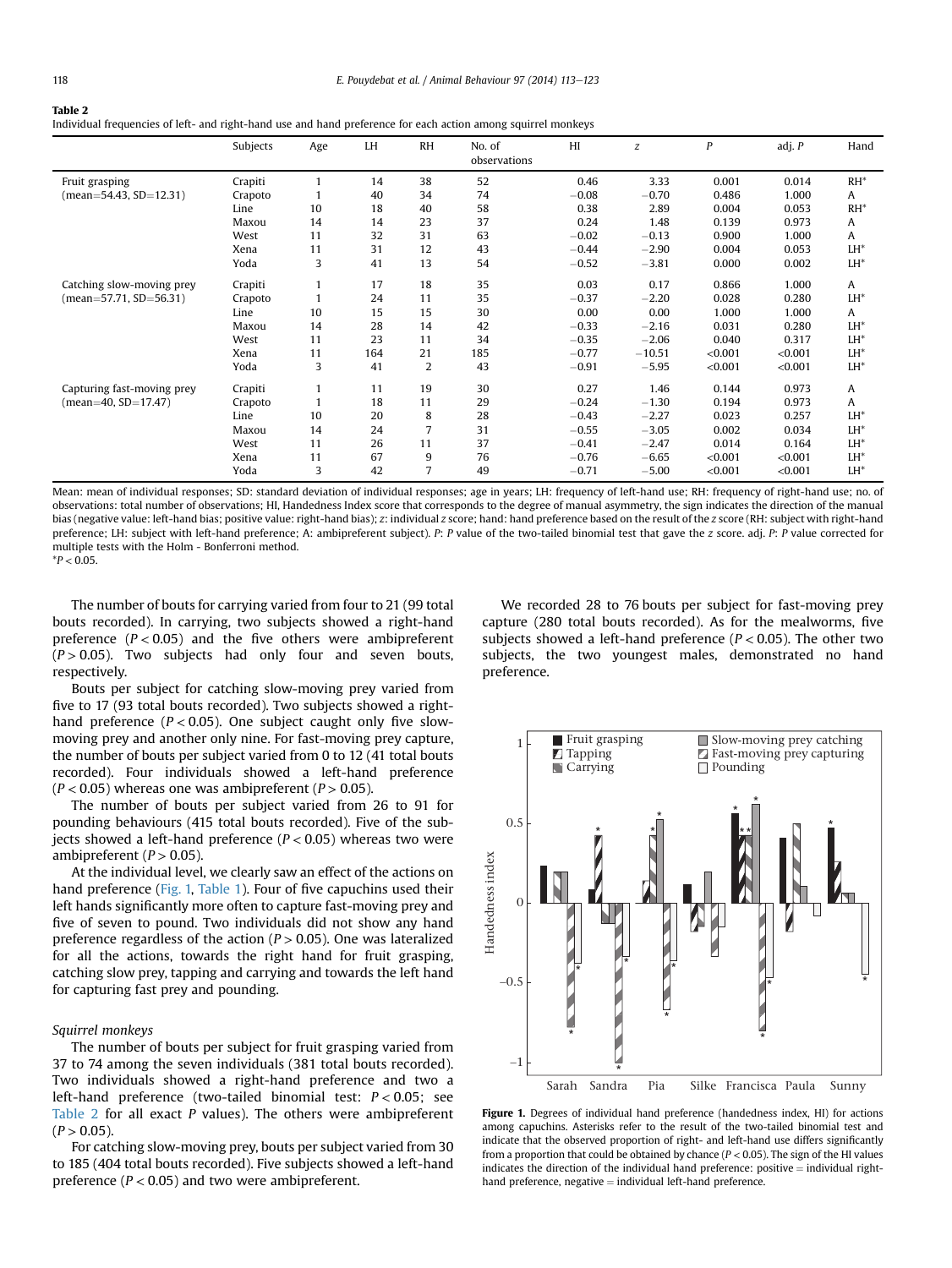<span id="page-6-0"></span>

Figure 2. Degrees of individual hand preference (handedness index, HI) for actions among squirrel monkeys. Asterisks refer to the result of the two-tailed binomial test and indicate that the observed proportion of right- and left-hand use differs significantly from a proportion that could be obtained by chance ( $P < 0.05$ ). The sign of the HI values indicates the direction of the individual hand preference: positive  $=$  individual  $right$ -hand preference, negative  $=$  individual left-hand preference.

At the individual level, we clearly saw an effect of the actions on hand preference (Fig. 2, [Table 2](#page-5-0)). Five of seven squirrel monkeys used their left hand significantly more often to capture moving prey, either fast or slow. Two individuals (Xena and Yoda) used the left hand significantly more often than the right hand independent of the action. However, when the individuals had a hand preference for catching prey it was always a left-hand preference whereas it could be either left or right when grasping static food items.

## Group Hand Preference in Fast- and Slow-moving Actions

## Capuchins

Handedness is a function of the individual and 'group' level or 'population' level hand preference exists only when a majority of individuals exhibit that preference ([Ward, Milliken,](#page-10-0) & [Stafford,](#page-10-0) [1993\)](#page-10-0). Therefore, our results, while providing a reliable measure of individual preferences, should be considered with more caution at the group level, given our small sample size. Comparisons between the full model (see Data analysis in Methods section) and the reduced model (i.e. with no random effect at the individual level) showed that the effect of the individuals was not significant (QAICc of the full model = QAICc of the reduced model =  $1223.187$ ; likelihood ratio test via ANOVA:  $\chi^2{}_1 = 0$ ,  $P = 0.5$ ; parametric bootstrap comparison test:  $P = 1$ ). However, this random effect is part of the experimental design so we kept it in the model. Comparisons between the model including versus not including the fixed effect showed a strong effect of the type of action in which the capuchins were involved (QAICc of the full model  $= 1223.187 < Q$ AICc of the reduced model  $= 1302.281$ ; parametric bootstrap comparison test:  $P < 0.01$ ). The estimates of the fixed effects of the full model (Table 3) showed that two modalities were significant: for pounding ( $P < 0.05$ ), a one unit increase is associated with a 1.085 unit decrease in the expected logit of the hand used; for catching fast-moving prey ( $P < 0.05$ ), a one unit increase is associated with a 2.405 unit decrease in the expected logit of the hand used. In other words, capuchins involved in pounding and catching

#### Table 3

Fixed-effects parameters of the GLMM for capuchins

| Variables        | Estimate SE |       | Z.              | P     | Bootstrap with 1000<br>replicates               |                 |       |
|------------------|-------------|-------|-----------------|-------|-------------------------------------------------|-----------------|-------|
|                  |             |       |                 |       | Mean                                            | 0.025           | 0.975 |
| (Intercept)      | 0.431       | 0.206 | 2.094           | 0.036 |                                                 | $0.440 - 0.096$ | 0.993 |
| Fruit grasping   | 0.111       | 0.265 | 0.420           | 0.675 |                                                 | $0.133 - 0.580$ | 0.806 |
| Catching         | 0.074       | 0.297 | 0.250           | 0.802 |                                                 | $0.097 - 0.506$ | 0.746 |
| slow-moving prey |             |       |                 |       |                                                 |                 |       |
| <b>Tapping</b>   | $-0.135$    |       | $0.269 - 0.500$ |       | $0.617 - 0.137 - 0.913$                         |                 | 0.691 |
| Pounding         | $-1.085$    |       |                 |       | $0.230 - 4.710 < 0.001 - 1.113 - 1.769 - 0.454$ |                 |       |
| Capturing        | $-2.405$    |       |                 |       | $0.520 - 4.628 < 0.001 - 2.948 - 4.583 - 1.352$ |                 |       |
| fast-moving prey |             |       |                 |       |                                                 |                 |       |

No. of observations  $= 939$ . Estimates and SE as well as z and P values were computed with the 'glmer' function of the package 'lme4' for R. Multilevel bootstrap results (mean and 95% confidence interval) obtained from 1000 replicates are also given. Statistically significant results are in bold. The variance and SD of the random effects (i.e. the seven individuals) are  $\leq 0.001$ .

fast-moving prey are expected to have, respectively, 1.085 and 2.405 higher log odds of using the left hand than capuchins involved in carrying (as carrying was used as the reference level). The results of the multilevel bootstrapping with 1000 replicates confirmed this tendency (Table 3). The results also showed that the hand preference for fruit grasping, slow-moving prey catching and tapping did not differ significantly from what could be expected for carrying.

# Squirrel monkeys

As for capuchins, group responses were estimated using GLMM. Comparisons between the full model (see Data analysis in Methods section) and the reduced model (i.e. with no random effect at the individual level) showed that the random effect of the individuals was significant (QAICc of the full model  $= 1190.245 <$  QAICc of the reduced model = 1288.94; likelihood ratio test via ANOVA:  $\chi^2$ <sub>1</sub> = 98.695, *P* < 0.01; parametric bootstrap comparison test:  $P < 0.01$ ). Comparisons between the model including versus not including the fixed effect showed a strong effect of the type of action in which the squirrel monkeys were involved (QAICc for the full model  $= 1190.245 <$  QAICc for the reduced model  $= 1226.975$ ; parametric bootstrap comparison test:  $P < 0.01$ ). The estimates of the fixed effects of the full model (Table 4) showed that the effects of both slow- and fast-moving prey catching were significant: for mealworm captures ( $P < 0.01$ ), a one unit increase is associated with a 0.951 unit decrease in the expected logit of the hand used; for cricket captures ( $P < 0.01$ ), a one unit increase is associated with a 0.938 unit decrease in the expected logit of the hand used. In other words, squirrel monkeys catching mealworms and crickets are expected to have, respectively, 0.951 and 0.938 higher log odds

| Table |  |
|-------|--|
|-------|--|

Fixed-effects parameters of the GLMM for squirrel monkeys

| Variables                     | Estimate SE | $Z_{\cdot}$ | P | Bootstrap with 1000<br>replicates              |       |       |
|-------------------------------|-------------|-------------|---|------------------------------------------------|-------|-------|
|                               |             |             |   | Mean                                           | 0.025 | 0.975 |
| (Intercept)                   | $-0.028$    |             |   | $0.309 - 0.090 0.928 - 0.029 - 0.541$          |       | 0 509 |
| Catching<br>slow-moving prey  | $-0.951$    |             |   | 0.172 $-5.525$ <0.001 $-0.954$ -1.328 $-0.586$ |       |       |
| Capturing<br>fast-moving prey | -0.938      |             |   | 0.182 -5.148 < 0.001 -0.955 -1.513 -0.430      |       |       |

No. of observations = 1065. Estimates and SE as well as z and P values were computed with the 'glmer' function of the package 'lme4' for R. Multilevel bootstrap results (mean and 95% confidence interval) obtained from 1000 replicates are also given. Statistically significant results are in bold. The variance and SD of the random effects (i.e. the seven individuals) are, respectively, 0.586 and 0.765.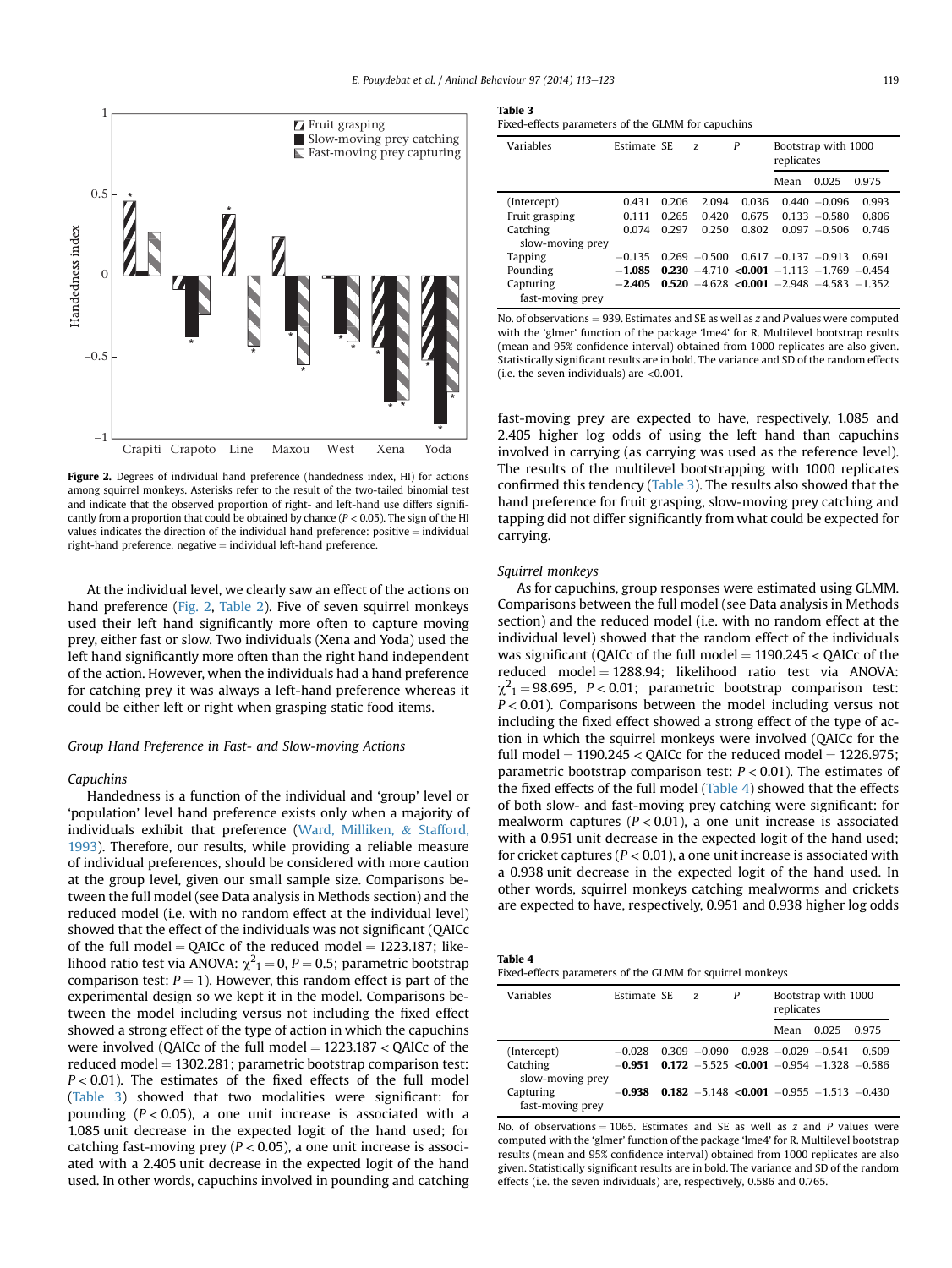of using the left hand than squirrel monkeys grasping fruit. The results of the multilevel bootstrapping with 1000 replicates confirmed this similar tendency for both actions of moving prey catching [\(Table 4](#page-6-0)).

# DISCUSSION

This study supplies new data on hand preference during spontaneous natural foraging actions in tufted capuchin and squirrel monkeys even if our small sample size (seven individuals per species) limits the power and generalizability of our arguments. The most important findings of the study are that fast capture actions induced a left-hand preference in the majority of our seven posturally unconstrained monkeys for each species, and suggested a tendency to favour the left hand at the group level for this kind of activity. These findings open new questions about the relation between actions and hand preference.

In squirrel monkeys, only the two juveniles lacked a left-hand preference for fast-moving prey capture, which may be due to their limited experience. Indeed, grasping crickets requires good coordination in time and space, a capacity that the juvenile squirrel monkeys may not yet have developed. In many cases, we observed the juveniles trying and failing, compared with adults who more often succeeded. Some studies have shown that hand preference can be related to the age of nonhuman primates and varies among species (e.g. chimpanzees: [Bard, Hopkins,](#page-8-0) & [Fort, 1990;](#page-8-0) capuchin monkeys: [Westergaard](#page-10-0) & [Suomi, 1993](#page-10-0); marmosets: [Hook](#page-9-0) & [Rogers,](#page-9-0) [2000](#page-9-0); for more examples on New World primates see also the review from [Hook-Costigan](#page-9-0) & [Rogers, 1996](#page-9-0)). [Bard et al. \(1990\)](#page-8-0) found significant right-hand bias among infant chimpanzees (i.e. less than 3 months old) in hand-to-mouth behaviours. [Hook and Rogers](#page-9-0) [\(2000\)](#page-9-0) reported that hand preference reaches adult form between 5 and 12 months in marmosets. [Westergaard and Suomi](#page-10-0) [\(1993\)](#page-10-0) showed that immature individuals (i.e. less than 4 years old) exhibit a weaker lateral bias than do adults with a lower proportion of right-handed sponging actions.

Contrary to our findings of left-hand preference for four of five female capuchins in capturing crickets, a previous study in which tufted capuchin monkeys captured freely swimming small fish reported a significant left-hand preference for male capuchins ( $N = 3$ ) whereas females  $(N = 4)$  showed no significant hand preference ([Hellner-Burris et al., 2010](#page-9-0)). Sex may not be a parameter influencing the hand preference in capuchins. However, a left-hand bias for capturing moving prey with rapid actions is in accord with findings from several previous studies with humans, strepsirrhines, monkeys and cats, Felis silvestris catus. Several studies have pointed to a left-hand preference for food and insect grasping in lemurs (Lemur macaco: [Forsythe](#page-9-0) & [Ward, 1988;](#page-9-0) male Propithecus verreauxi coquereli: [Mason, Wolfe,](#page-9-0) & [Johnson, 1995](#page-9-0); lemur spp.: [Ward,](#page-10-0) [Milliken, Dodson, Stafford,](#page-10-0) & [Wallace, 1990;](#page-10-0) prosimians: [Ward](#page-10-0) [et al., 1993](#page-10-0)). Others documented left-hand preference in platyrrhines for prey capture (squirrel monkeys: [King](#page-9-0) & [Landau,](#page-9-0) [1993](#page-9-0)). Cats, use predominantly the left paw to grasp small moving targets ([Fabre-Thorpe, Fagot, Lorincz, Levesque,](#page-9-0) & [Vauclair,](#page-9-0) [1993](#page-9-0)).

In capuchins, pounding to crack walnuts involved a left-hand preference for five subjects and no hand preference for two subjects. We found a tendency towards the use of the left hand at the group level, with due caution because of our small sample. This result is very different from those obtained by [Panger \(1998\)](#page-10-0) who found that three wild white-faced capuchins, Cebus capucinus, showed right-hand preference and two showed left-hand preference for similar pounding actions (called 'object-substrate use' in Panger's study). However, for all the actions studied by Panger (carrying, tapping, fruit grasping and pounding), the pounding actions showed the most extreme individual deviations from symmetrical hand use.

What is special about pounding and fast prey capture compared with other foraging actions? Prey capture in primates probably involves special coordination of the upper limb with visual perception. This is suggested by the finding that mouse lemurs, Microcebus murinus, grab stationary food with the mouth but moving prey with the hands [\(Toussaint et al., 2013](#page-10-0)). In primates, catching fast-moving prey involves the integration of visuospatial information about the trajectory and speed of the prey with aimed rapid movement of the forelimb [\(Hellner-Burris et al., 2010\)](#page-9-0). The right hemisphere is known to be used for spatial processing in many species (rats: [Cowell, Waters,](#page-8-0) & [Denenberg, 1997;](#page-8-0) chickens, Gallus gallus domesticus: [Tommasi](#page-10-0) & [Vallortigara, 2004;](#page-10-0) humans: [Wendt](#page-10-0) & [Risberg, 1994; De Renzi, 1982;](#page-10-0) other species: [Vallortigara](#page-10-0) & [Rogers, 2005](#page-10-0)). [Bryden \(1982\)](#page-8-0) showed that the right hemisphere in humans is specialized in the visuospatial domain and it is well known for its spatial function in humans ([De Renzi, 1982\)](#page-8-0) and other species [\(Vallortigara](#page-10-0) & [Rogers, 2005](#page-10-0)). [Guiard, Diaz, and Beaubaton](#page-9-0) [\(1983\)](#page-9-0) found a left-hand preference for 'ballistic' movement in humans. More generally, a left-visual field/right-hemisphere advantage for left-hand movements to targets moving along perceived trajectories exists in humans ([Boulinguez, Ferrois,](#page-8-0) & [Graumer, 2003](#page-8-0)).

[Carson, Goodman, Kelso, and Elliott \(1995\)](#page-8-0) demonstrated that when humans do not have the time to prepare and anticipate their pointing movement (movement executed in the direction of a target), they show a left-hand preference. Our results suggest that a similar process may also exist in nonhuman primates, as we found a left-hand preference for most individuals when capturing fastmoving prey, as have others (see above). [MacNeilage, Studdert-](#page-9-0)[Kennedy, and Lindblom \(1987\)](#page-9-0) have suggested that a precursor to this right-hemisphere spatial specialization in humans may be evident in the left-hand preference for unimanual prey capture in strepsirrhines. However, right-hemisphere specialization has been demonstrated in various vertebrate species and it contradicts the hypothesis suggesting that left-hemisphere specialization for prey capture in monkeys is a precursor to right-hemisphere spatial ability in humans [\(MacNeilage et al., 2009; Vallortigara, 2000;](#page-9-0) [Vallortigara et al., 2011](#page-9-0)).

We found far less evidence in capuchins for hand preferences in other actions than capturing moving prey or pounding nuts. For example, only two of seven capuchins exhibited a right-hand preference for carrying. Previous studies on nonhuman primates have suggested, at the population level, that actions that require maintenance of balance were associated with hand preferences ([King](#page-9-0) & [Landau, 1993; Lacreuse](#page-9-0) & [Fragaszy, 1996](#page-9-0)). [Diamond and](#page-8-0) [McGrew \(1994\)](#page-8-0) demonstrated a right-hand preference for carrying in cottontop tamarins, Saguinus oedipus. [Panger \(1998\)](#page-10-0) found a right-hand preference for carrying at the group level for capuchins. However, these previous studies described tripedal locomotion during carrying whereas we almost always observed bipedal locomotion during carrying. Tripedal locomotion may constrain the subject to choose one hand to stabilize the body and one hand to carry whereas bipedal locomotion leaves this individual free to choose one hand or the other (or both) to hold the object.

The tapping data (in capuchins) showed two subjects with right-hand preference and no significant hand preference at the group level. These data are similar to those obtained by [Panger](#page-10-0) [\(1998\)](#page-10-0), who reported no significant preference at the group level for tapping. Similarly, for grasping fruit, we observed no hand preference for most of the individuals and at the group level for both species. As previously shown, these actions are not typically associated with a hand use preference at the individual level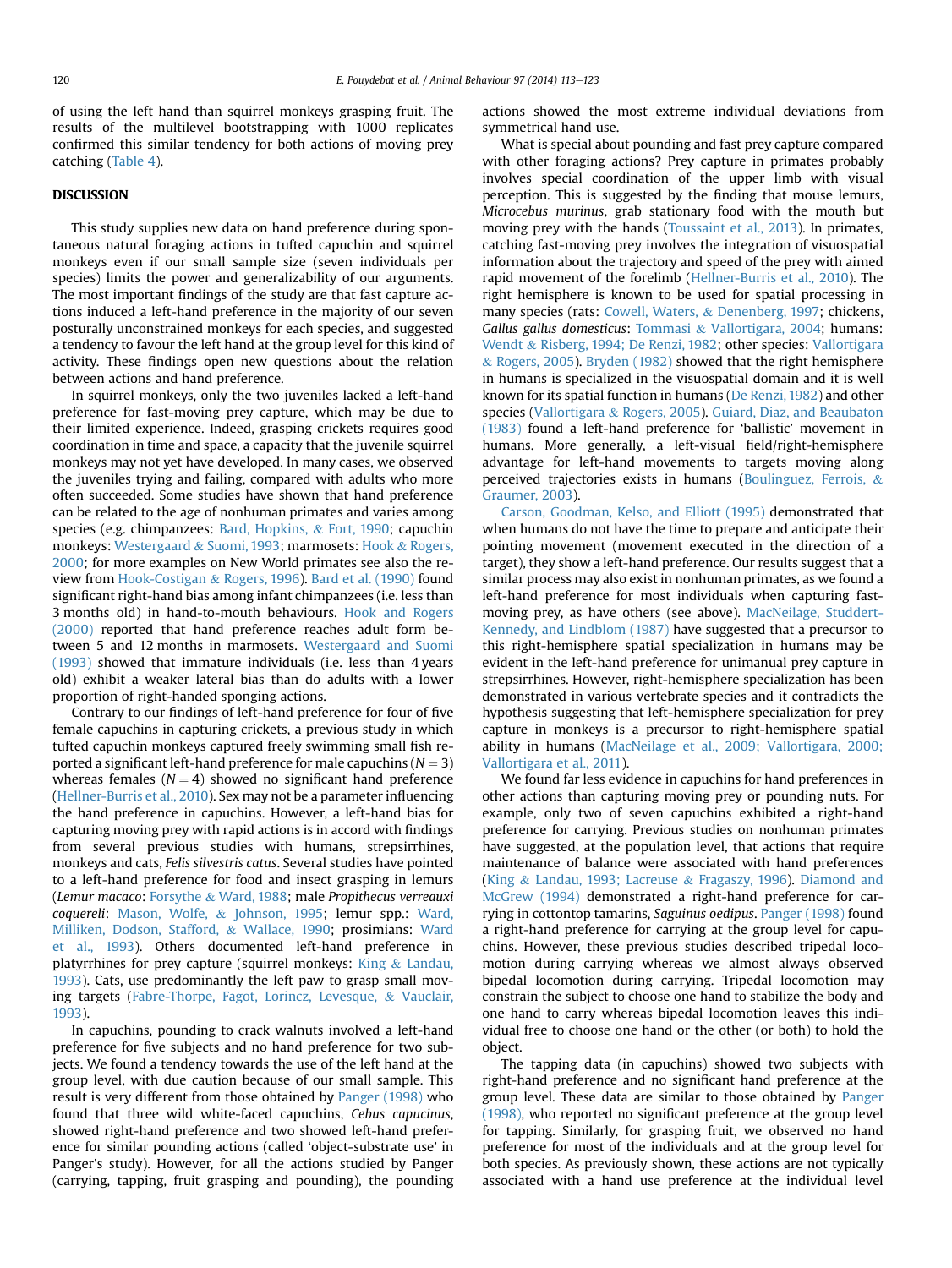<span id="page-8-0"></span>([Fagot](#page-9-0) & [Vauclair, 1991; McGrew](#page-9-0) & [Marchant, 1996\)](#page-9-0) or at the group level ([Panger, 1998\)](#page-10-0) in primates.

Concerning catching slow-moving prey, two subjects showed a right-hand preference and five were ambipreferent in capuchin monkeys, whereas squirrel monkeys showed a preference towards the left hand. This finding might reflect a difference between the species but we suggest that it is more likely to be due to the contexts in which the two species were observed (e.g. [Meunier](#page-10-0) & [Vauclair, 2007; Panger, 1998\)](#page-10-0): semifree conditions for capuchins versus more controlled conditions for squirrel monkeys. In our study, capuchins grasped fruit in trees using several body postures which may favour the nearest hand associated with the different positions of the fruits. Animals moving freely in a threedimensional space probably adopt variable body postures that induce ambipreferent choices. Indeed, the demand for balance and use of one hand for support varied across these foraging contexts and it has been shown that posture influences hand preference in capuchin monkeys ([Westergaard, Kuhn, Lundquist,](#page-10-0) & [Suomi, 1997\)](#page-10-0). Primates demonstrate higher individual and group level hand preferences in captivity than in the wild ([Hopkins, 1993, 1996,](#page-9-0) [2006; Hopkins et al., 2005; Lonsdorf](#page-9-0) & [Hopkins, 2005](#page-9-0)). For example, white-faced capuchins exhibited a significant left-hand preference when grasping food in captivity [\(Meunier](#page-10-0) & [Vauclair,](#page-10-0) [2007\)](#page-10-0), but not in the wild ([Panger, 1998\)](#page-10-0). Perhaps many captive environments provide less variation in substrates (and therefore postures in the monkeys) and therefore allow hand preferences to develop that are not evident in natural environments.

In conclusion, we found that hand use patterns in a group of semifree-ranging tufted capuchins and a group of squirrel monkeys in more controlled conditions were influenced by the foraging action used to obtain a food item and the properties of the food item. Most of the subjects showed no hand preference during grasping, collecting immobile prey, tapping and carrying actions, despite the fact that these actions required different postural regulation and manual movements. In contrast, actions involving powerful rapid movement that is visually guided at least at its initiation towards a moving external element, such as pounding nuts and capturing fastmoving prey, induced a left-hand preference in most monkeys. [Hellner-Burris et al. \(2010\)](#page-9-0) suggested a relationship among prey capture, the degree of lateralization and the morphology of the corpus callosum in capuchin monkeys, and our findings suggest that this set of related asymmetries may have an adaptive explanation. However, the neurobiological bases of hand preference remain unresolved ([Phillips](#page-10-0) & [Hopkins, 2007\)](#page-10-0), even though manual laterality in capuchins and chimpanzees seem to be linked to brain asymmetries (Dunham & Hopkins, 2006; Hopkins & Cantalupo, 2004; Hopkins, Cantalupo, & Taglialatela, 2007; Phillips & Hopkins, 2007; Phillips & Sherwood, 2005; Phillips, Sherwood, & Lilak, 2007).

This study, like many studies of hand preference in primates, is limited by the size of our sample. Therefore, it should be replicated, first with capuchin monkeys and squirrel monkeys, ideally in natural environments, and second, in other species of platyrrhines and other families (strepsirrhines, tarsiers and catarrhines). We predict that slower grasping actions, such as collecting fruit with a slow movement and actions that are not strongly visually guided, such as tapping, are not associated with hand preference, but that fast visually guided actions or actions involving moving elements separate from the body itself, such as capturing moving prey and pounding objects against a substrate, are associated with a preference to use the left hand.

## Acknowledgments

We are very grateful to the referees for their very detailed comments and their help in improving the manuscript. We thank Jean-Michel Dupuyo, the curator of the zoological garden of La Londe-les-Maures (France, 83), and all the staff for their help in the realization of our observations. We also thank Emmanuel Legrelle, curator of the Monkey Valley Zoo (France, 86) and the staff of the capuchin department. We thank the Fyssen Foundation for their support (postdoctoral grant given to A.B.), and Kimberly Phillips for collaboration, during the preparation of this paper.

## References

- Agresti, A. (2013). Categorical data analysis [\(3rd ed.\). Hoboken, NJ: Wiley.](http://refhub.elsevier.com/S0003-3472(14)00344-3/sref1)
- [Altmann, J. \(1974\). Observational study of behavior. Sampling methods.](http://refhub.elsevier.com/S0003-3472(14)00344-3/sref2) Behaviour, 49[, 227](http://refhub.elsevier.com/S0003-3472(14)00344-3/sref2)-[267.](http://refhub.elsevier.com/S0003-3472(14)00344-3/sref2)
- [Anderson, C. W. \(1993\). The modulation of feeding behavior in response to prey](http://refhub.elsevier.com/S0003-3472(14)00344-3/sref3) type in the frog Rana pipiens. Journal of Experimental Biology,  $179(1)$ ,  $1-12$  $1-12$ .
- Anderson, J., Degiorgio, C., Lamarque, C., & Fagot, J. (1996). A multi-task assessment of hand lateralization in capuchin monkeys (Cebus apella). Primates, 37(1), 97-103. <http://dx.doi.org/10.1007/bf02382926>
- Annett, M. (1985). [Left, right, hand and brain: The Right Shift Theory](http://refhub.elsevier.com/S0003-3472(14)00344-3/sref5). London, U.K.: [Erlbaum.](http://refhub.elsevier.com/S0003-3472(14)00344-3/sref5)
- Aruguete, M. S., Ely, E. A., & King, J. E. (1992). Laterality in spontaneous motor activity of chimpanzees and squirrel monkeys. American Journal of Primatology, 27(3), 177-188. http://dx.doi.org/10.1002/ajp.1350270303
- [Bard, K. A., Hopkins, W. D., & Fort, C. L. \(1990\). Lateral bias in infant chimpanzees](http://refhub.elsevier.com/S0003-3472(14)00344-3/sref7) (Pan troglodytes). [Journal of Comparative Psychology, 104](http://refhub.elsevier.com/S0003-3472(14)00344-3/sref7)(4), 309-321
- Bates, D., Maechler, M., & Bolker, B. M. (2012). lme4: Package for R statistical software. [http://cran.r-project.org/web/packages/lme4/index.html.](http://cran.r-project.org/web/packages/lme4/index.html)
- [Beaubaton, D. \(1983\).](http://refhub.elsevier.com/S0003-3472(14)00344-3/sref9) Contrô[les proactif et r](http://refhub.elsevier.com/S0003-3472(14)00344-3/sref9)é[troactif de la motricit](http://refhub.elsevier.com/S0003-3472(14)00344-3/sref9)é. Rôle des ganglions [de la base et du cervelet dans la programmation et l'ex](http://refhub.elsevier.com/S0003-3472(14)00344-3/sref9)é[cution du mouvement](http://refhub.elsevier.com/S0003-3472(14)00344-3/sref9) (Thèse de Doctorat d'Etat ès Sciences). France: Université d'Aix-Marseille II.
- Blois-Heulin, C., Guitton, J. S., Nedellec-Bienvenue, D., Ropars, L., & Vallet, E. (2006). Hand preference in unimanual and bimanual tasks and postural effect on manual laterality in captive red-capped mangabeys (Cercocebus torquatus torquatus). American Journal of Primatology,  $68(5)$ ,  $429-444$ . [http://dx.doi.org/](http://dx.doi.org/10.1002/ajp.20239) [10.1002/ajp.20239.](http://dx.doi.org/10.1002/ajp.20239)
- [Bolker, B. M., Brooks, M. E., Clark, C. J., Geange, S. W., Poulsen, J. R., &](http://refhub.elsevier.com/S0003-3472(14)00344-3/sref11) [Stevens, M. H. H. \(2009\). Generalized linear mixed models: a practical guide for](http://refhub.elsevier.com/S0003-3472(14)00344-3/sref11) [ecology and evolution.](http://refhub.elsevier.com/S0003-3472(14)00344-3/sref11) Trends in Ecology & [Evolution, 24](http://refhub.elsevier.com/S0003-3472(14)00344-3/sref11),  $127-135$ .
- Borel, A., Pouydebat, E., & Reghem, E. (2012). Laterality: Package for R statistical software. [http://cran.r-project.org/web/packages/Laterality/index.html.](http://cran.r-project.org/web/packages/Laterality/index.html)
- Boulinguez, P., Ferrois, M., & Graumer, G. (2003). Hemispheric asymmetry for trajectory perception. Cognitive Brain Research, 16(2), 219-225. [http://dx.doi.org/](http://dx.doi.org/10.1016/S0926-6410(02)00276-8) [10.1016/S0926-6410\(02\)00276-8.](http://dx.doi.org/10.1016/S0926-6410(02)00276-8)
- Bryden, M. P. (1982). [Laterality: Functional asymmetry in the intact brain](http://refhub.elsevier.com/S0003-3472(14)00344-3/sref14). New York: [Academic Press.](http://refhub.elsevier.com/S0003-3472(14)00344-3/sref14)
- Carson, R. G., Goodman, D., Kelso, J. A. S., & Elliott, D. (1995). Phase transitions and critical fluctuations in rhythmic coordination of ipsilateral hand and foot. Journal of Motor Behavior, 27(3), 211-224. [http://dx.doi.org/10.1080/](http://dx.doi.org/10.1080/00222895.1995.9941711) [00222895.1995.9941711.](http://dx.doi.org/10.1080/00222895.1995.9941711)
- [Christel, M. I., & Billard, A. \(2002\). Comparison between macaques' and humans'](http://refhub.elsevier.com/S0003-3472(14)00344-3/sref16) [kinematics of prehension: the role of morphological differences and control](http://refhub.elsevier.com/S0003-3472(14)00344-3/sref16) mechanisms. [Behavioural Brain Research, 131](http://refhub.elsevier.com/S0003-3472(14)00344-3/sref16), 169-[184.](http://refhub.elsevier.com/S0003-3472(14)00344-3/sref16)
- Colell, M., Segarra, M. D., & Sabater-Pi, J. (1995). Manual laterality in chimpanzees (Pan troglodytes) in complex tasks. Journal of Comparative Psychology, 109(3), 298-307. <http://dx.doi.org/10.1037/0735-7036.109.3.298>.
- Costello, M. B., & Fragaszy, D. (1988). Prehension in Cebus and Saimiri: I. Grip type and hand preference. American Journal of Primatology, 15(3), 235-245. [http://](http://dx.doi.org/10.1002/ajp.1350150306) [dx.doi.org/10.1002/ajp.1350150306.](http://dx.doi.org/10.1002/ajp.1350150306)
- Cowell, P. E., Waters, N. S., & Denenberg, V. H. (1997). The effects of early environment on the development of functional laterality in Morris Maze performance. Laterality: Asymmetries of Body, Brain and Cognition, 2(3-4), 221-232. [http://dx.doi.org/10.1080/713754274.](http://dx.doi.org/10.1080/713754274)
- De Renzi, E. (1982). [Disorders of space exploration and cognition](http://refhub.elsevier.com/S0003-3472(14)00344-3/sref20). Chichester, U.K.: [Wiley.](http://refhub.elsevier.com/S0003-3472(14)00344-3/sref20)
- [Deban, S. M. \(1997\). Modulation of prey-capture behavior in the plethodontid](http://refhub.elsevier.com/S0003-3472(14)00344-3/sref21) salamander Ensatina eschscholtzii. [Journal of Experimental Biology, 200](http://refhub.elsevier.com/S0003-3472(14)00344-3/sref21)(14), [1951](http://refhub.elsevier.com/S0003-3472(14)00344-3/sref21)-[1964.](http://refhub.elsevier.com/S0003-3472(14)00344-3/sref21)
- Deban, S. M., & Dicke, U. (2004). Activation patterns of the tongue-projector muscle during feeding in the imperial cave salamander Hydromantes imperialis. Journal of Experimental Biology, 207(12), 2071-2081. [http://dx.doi.org/10.1242/](http://dx.doi.org/10.1242/jeb.00978) [jeb.00978](http://dx.doi.org/10.1242/jeb.00978).
- Diamond, A., & McGrew, W. C. (1994). True handedness in the cotton-top tamarin (Saguinus oedipus)? Primates, 35(1), 69-77. [http://dx.doi.org/10.1007/](http://dx.doi.org/10.1007/bf02381487) [bf02381487.](http://dx.doi.org/10.1007/bf02381487)
- Dounskaia, N., Wang, W., Sainburg, R., & Przybyla, A. (2014). Preferred directions of arm movements are independent of visual perception of spatial directions. Experimental Brain Research, 232(2), 575-586. [http://dx.doi.org/10.1007/](http://dx.doi.org/10.1007/s00221-013-3766-z) [s00221-013-3766-z](http://dx.doi.org/10.1007/s00221-013-3766-z).
- Dunham, L. A., & Hopkins, W. D. (2006). Sex and handedness effects on corpus callosum morphology in chimpanzees (Pan troglodytes). Behavioral Neuroscience, 120, 1025-1032. <http://dx.doi.org/10.1037/0735-7044.120.5.1025>.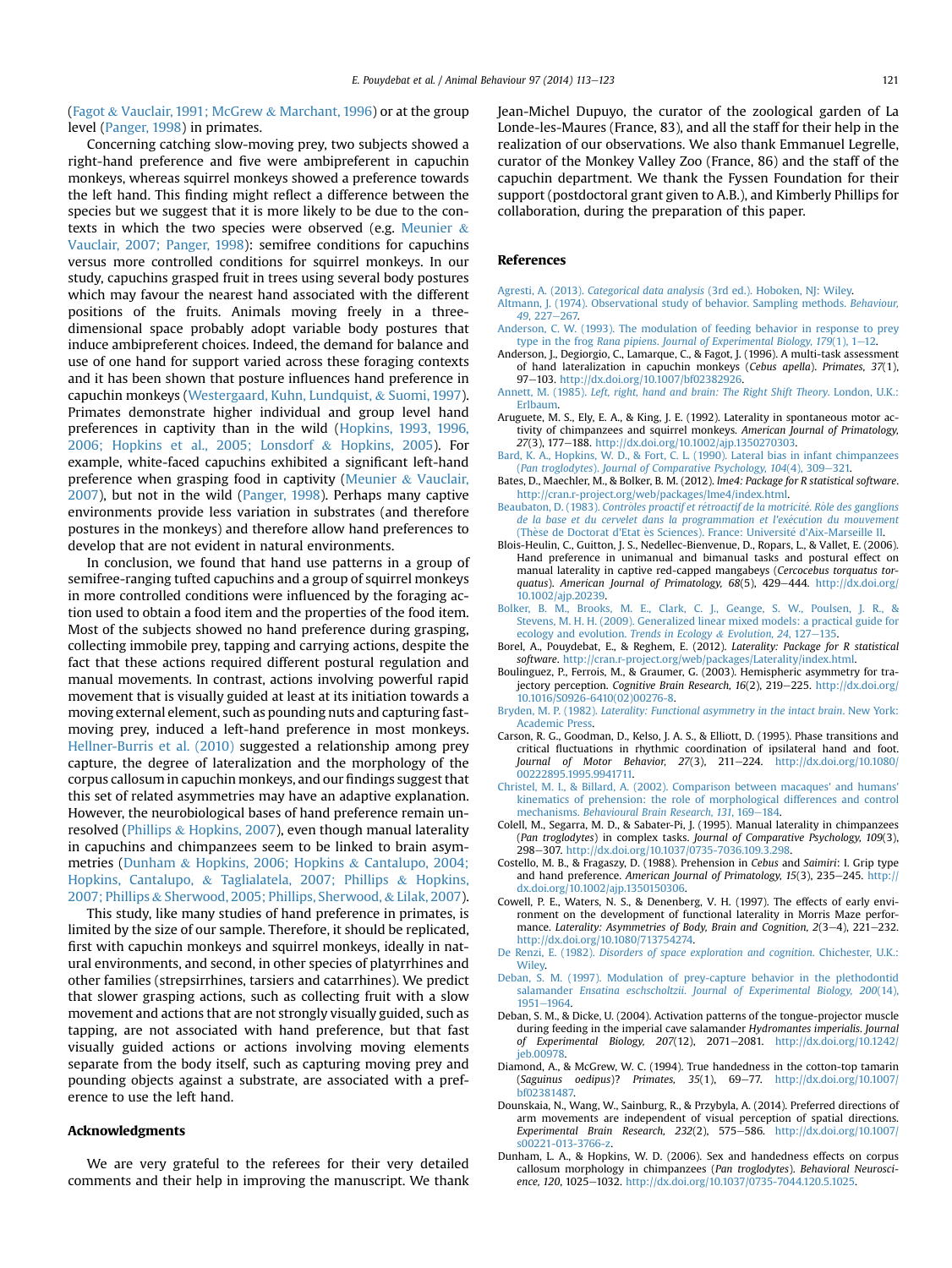- <span id="page-9-0"></span>Fabre-Thorpe, M., Fagot, J., Lorincz, E., Levesque, F., & Vauclair, J. (1993). Laterality in cats: paw preference and performance in a visuomotor activity. Cortex, 29(1), 15e24. [http://dx.doi.org/10.1016/S0010-9452\(13\)80208-0.](http://dx.doi.org/10.1016/S0010-9452(13)80208-0)
- [Fagot, J., & Vauclair, J. \(1988\). Handedness and bimanual coordination in the low](http://refhub.elsevier.com/S0003-3472(14)00344-3/sref27)land gorilla. Brain, Behavior and Evolution,  $32(2)$ ,  $89-95$ .
- [Fagot, J., & Vauclair, J. \(1991\). Manual laterality in nonhuman primates: a distinction](http://refhub.elsevier.com/S0003-3472(14)00344-3/sref28) [between handedness and manual specialization.](http://refhub.elsevier.com/S0003-3472(14)00344-3/sref28) Psychological Bulletin, 109(1), [76](http://refhub.elsevier.com/S0003-3472(14)00344-3/sref28)-89
- Fairbanks, L. (1984). Predation by vervet monkeys in an outdoor enclosure: the effect of age, rank, and kinship on prey capture and consumption. International
- Journal of Primatology, 5(3), 263–272. [http://dx.doi.org/10.1007/bf02735761.](http://dx.doi.org/10.1007/bf02735761)<br>[Forrester, G. S., Quaresmini, C., Leavens, D. A., Mareschal, D., & Thomas, M. S. C.](http://refhub.elsevier.com/S0003-3472(14)00344-3/sref30) [\(2013\). Human handedness: an inherited evolutionary trait.](http://refhub.elsevier.com/S0003-3472(14)00344-3/sref30) Behavioural Brain [Research, 237](http://refhub.elsevier.com/S0003-3472(14)00344-3/sref30), 200-[206.](http://refhub.elsevier.com/S0003-3472(14)00344-3/sref30)
- [Forrester, G. S., Quaresmini, C., Leavens, D. A., Spiezio, C., & Vallortigara, G. \(2012\).](http://refhub.elsevier.com/S0003-3472(14)00344-3/sref31) Target animacy infl[uences chimpanzee handedness.](http://refhub.elsevier.com/S0003-3472(14)00344-3/sref31) Animal Cognition, 15(6), [1121](http://refhub.elsevier.com/S0003-3472(14)00344-3/sref31)-1127
- [Forrester, G. S., Quaresmini, C., Leavens, D. A., & Vallortigara, G. \(2011\). Target](http://refhub.elsevier.com/S0003-3472(14)00344-3/sref32) animacy infl[uences gorilla handedness.](http://refhub.elsevier.com/S0003-3472(14)00344-3/sref32) Animal Cognition, 14(6), 903-[907.](http://refhub.elsevier.com/S0003-3472(14)00344-3/sref32)
- Forsythe, C., & Ward, J. P. (1988). Black lemur (Lemur macaco) hand preference in food reaching. Primates, 29(3), 369-374. <http://dx.doi.org/10.1007/bf02380960>. [Fragaszy, D. M., Visalberghi, E., & Fedigan, L. \(2004\).](http://refhub.elsevier.com/S0003-3472(14)00344-3/sref34) The complete capuchin. Cam-[bridge, U.K.: Cambridge University Press.](http://refhub.elsevier.com/S0003-3472(14)00344-3/sref34)
- Garber, P. A., Gomes, D. F., & Bicca-Marques, J. C. (2008). Experimental field study of hand preference in wild black-horned (Cebus nigritus) and whitefaced (Cebus capucinus) capuchins: evidence for individual and species differences. Animal Cognition, 11(3), 401-411. [http://dx.doi.org/10.1007/s10071-](http://dx.doi.org/10.1007/s10071-007-0130-3) [007-0130-3](http://dx.doi.org/10.1007/s10071-007-0130-3).
- Guiard, Y., Diaz, G., & Beaubaton, D. (1983). Left-hand advantage in right-handers for spatial constant error: preliminary evidence in a unimanual ballistic aimed movement. Neuropsychologia, 21(1), 111-115. [http://dx.doi.org/10.1016/](http://dx.doi.org/10.1016/0028-3932(83)90106-9) [0028-3932\(83\)90106-9](http://dx.doi.org/10.1016/0028-3932(83)90106-9).
- [Gunst, N., Boinski, S., & Fragaszy, D. M. \(2010\). Development of skilled detection and](http://refhub.elsevier.com/S0003-3472(14)00344-3/sref37) [extraction of embedded prey by wild brown capuchin monkeys \(](http://refhub.elsevier.com/S0003-3472(14)00344-3/sref37)Cebus apella apella). [Journal of Comparative Psychology, 124](http://refhub.elsevier.com/S0003-3472(14)00344-3/sref37)(2), 194-[204.](http://refhub.elsevier.com/S0003-3472(14)00344-3/sref37)
- Güven, M., Elalmis, D. D., Binokay, S., & Tan, Ü. (2003). Population-level right- paw preference in rats assessed by a new computerized food-reaching test. International Journal of Neuroscience, 113(12), 1675-1689. [http://dx.doi.org/10.1080/](http://dx.doi.org/10.1080/00207450390249258) [00207450390249258.](http://dx.doi.org/10.1080/00207450390249258)
- Halekoh, U., & Højsgaard, S. (2012). pbkrtest: Package for R statistical software. [http://](http://cran.r-project.org/web/packages/pbkrtest/index.html) [cran.r-project.org/web/packages/pbkrtest/index.html](http://cran.r-project.org/web/packages/pbkrtest/index.html).
- [Harkness, L. \(1977\). Chameleons use accommodation cues to judge distance.](http://refhub.elsevier.com/S0003-3472(14)00344-3/sref40) Nature, 267[\(5609\), 346](http://refhub.elsevier.com/S0003-3472(14)00344-3/sref40)-[349](http://refhub.elsevier.com/S0003-3472(14)00344-3/sref40).
- Hellner-Burris, K., Sobieski, C. A., Gilbert, V. R., & Phillips, K. A. (2010). Prey capture efficiency in brown capuchin monkeys (Cebus apella) is influenced by sex and corpus callosum morphology. American Journal of Primatology, 72(6), 502-508. <http://dx.doi.org/10.1002/ajp.20800>.
- [Hohmann, G., & Fruth, B. \(2008\). New records on prey capture and meat eating by](http://refhub.elsevier.com/S0003-3472(14)00344-3/sref42) [bonobos at Lui Kotale, Salonga National Park, Democratic Republic of Congo.](http://refhub.elsevier.com/S0003-3472(14)00344-3/sref42) Folia Primatologica,  $79(2)$ ,  $103-110$ .
- [Holm, S. \(1979\). A simple sequentially rejective multiple test procedure.](http://refhub.elsevier.com/S0003-3472(14)00344-3/sref43) Scandinavian Journal of Statistics,  $6(2)$ ,  $65-70$ .
- Hook, M. A., & Rogers, L. J. (2000). Development of hand preferences in marmosets (Callithrix jacchus) and effects of aging. Journal of Comparative Psychology, 114(3), 263e271. [http://dx.doi.org/10.1037/0735-7036.114.3.263.](http://dx.doi.org/10.1037/0735-7036.114.3.263)
- Hook, M. A., & Rogers, L. J. (2008). Visuospatial reaching preferences of common marmosets (Callithrix jacchus): an assessment of individual biases across a variety of tasks. Journal of Comparative Psychology, 122(1), 41-51. [http://](http://dx.doi.org/10.1037/0735-7036.122.1.41) [dx.doi.org/10.1037/0735-7036.122.1.41.](http://dx.doi.org/10.1037/0735-7036.122.1.41)
- [Hook-Costigan, M. A., & Rogers, L. J. \(1996\). Hand preferences in New World Pri-](http://refhub.elsevier.com/S0003-3472(14)00344-3/sref46)mates. [International Journal of Comparative Psychology, 9](http://refhub.elsevier.com/S0003-3472(14)00344-3/sref46)(4), 173-[207.](http://refhub.elsevier.com/S0003-3472(14)00344-3/sref46)
- Hopkins, W. D. (1993). Posture and reaching in chimpanzees (Pan troglodytes) and orangutans (Pongo pygmaeus). Journal of Comparative Psychology, 107(2), 162e168. [http://dx.doi.org/10.1037/0735-7036.107.2.162.](http://dx.doi.org/10.1037/0735-7036.107.2.162)
- Hopkins, W. D. (1996). Chimpanzee handedness revisited: 55 years since Finch (1941). Psychonomic Bulletin & Review, 3(4), 449-457. [http://dx.doi.org/](http://dx.doi.org/10.3758/BF03214548) [10.3758/BF03214548.](http://dx.doi.org/10.3758/BF03214548)
- [Hopkins, W. D. \(1999\). On the other hand: statistical issues in the assessment and](http://refhub.elsevier.com/S0003-3472(14)00344-3/sref49) [interpretation of hand preference data in nonhuman primates.](http://refhub.elsevier.com/S0003-3472(14)00344-3/sref49) International Journal of Primatology,  $20(6)$ , 851-[866.](http://refhub.elsevier.com/S0003-3472(14)00344-3/sref49)
- [Hopkins, W. D. \(2006\). Comparative and familial analysis of handedness in great](http://refhub.elsevier.com/S0003-3472(14)00344-3/sref50) apes. [Psychological Bulletin, 132](http://refhub.elsevier.com/S0003-3472(14)00344-3/sref50), 538-[559.](http://refhub.elsevier.com/S0003-3472(14)00344-3/sref50)
- [Hopkins, W. D., & Cantalupo, C. \(2004\). Handedness in chimpanzees \(](http://refhub.elsevier.com/S0003-3472(14)00344-3/sref51)Pan troglodytes[\) is associated with asymmetries of the primary motor cortex but not with](http://refhub.elsevier.com/S0003-3472(14)00344-3/sref51) [homologous language areas.](http://refhub.elsevier.com/S0003-3472(14)00344-3/sref51) Behavioral Neuroscience, 118, 1176-[1183.](http://refhub.elsevier.com/S0003-3472(14)00344-3/sref51)
- [Hopkins, W. D., Cantalupo, C., Freeman, H., Russell, J., Kachin, M., & Nelson, E.](http://refhub.elsevier.com/S0003-3472(14)00344-3/sref52) [\(2005\). Chimpanzees are right-handed when recording bouts of hand use.](http://refhub.elsevier.com/S0003-3472(14)00344-3/sref52) [Laterality, 10](http://refhub.elsevier.com/S0003-3472(14)00344-3/sref52), 121-[130](http://refhub.elsevier.com/S0003-3472(14)00344-3/sref52).
- Hopkins, W. D., Cantalupo, C., & Taglialatela, J. (2007). Handedness is associated with asymmetries in gyrification of the cerebral cortex of chimpanzees. Cerebral Cortex, 17(8), 1750-1756. <http://dx.doi.org/10.1093/cercor/bhl085>.
- Hopkins, W. D., Cantalupo, C., Wesley, M. J., Hostetter, A. B., & Pilcher, D. L. (2002). Grip morphology and hand use in chimpanzees (Pan troglodytes): evidence of a left hemisphere specialization in motor skill. Journal of Experimental Psychology: General, 131(3), 412-423. <http://dx.doi.org/10.1037/0096-3445.131.3.412>.
- Hopkins, W. D., & Rabinowitz, D. M. (1997). Manual specialisation and tool use in captive chimpanzees (Pan troglodytes): the effect of unimanual and bimanual strategies on hand preference. Laterality, 2, 267-277. [http://dx.doi.org/10.1080/](http://dx.doi.org/10.1080/135765097397486) [135765097397486.](http://dx.doi.org/10.1080/135765097397486)
- [Hopkins, W. D., Stoinski, T. S., Lukas, K. E., Ross, S. R., & Wesley, M. J. \(2003\).](http://refhub.elsevier.com/S0003-3472(14)00344-3/sref57) [Comparative assessment of handedness for a coordinated bimanual task in](http://refhub.elsevier.com/S0003-3472(14)00344-3/sref57) chimpanzees (Pan troglodytes), gorillas (Gorilla gorilla[\) and orangutans \(](http://refhub.elsevier.com/S0003-3472(14)00344-3/sref57)Pongo pygmaeus). [Journal of Comparative Psychology, 117](http://refhub.elsevier.com/S0003-3472(14)00344-3/sref57), 302-[308](http://refhub.elsevier.com/S0003-3472(14)00344-3/sref57).
- [Ivanco, T. L., Pellis, S. M., & Whishaw, I. Q. \(1996\). Skilled forelimb movements in](http://refhub.elsevier.com/S0003-3472(14)00344-3/sref58) [prey catching and in reaching by rats \(](http://refhub.elsevier.com/S0003-3472(14)00344-3/sref58)Rattus norvegicus) and opossums (Monodelphis domestica[\): relations to anatomical differences in motor systems.](http://refhub.elsevier.com/S0003-3472(14)00344-3/sref58) Behavioural Brain Research,  $79(1-2)$ ,  $163-181$ .
- [Jack, K. M. \(2007\). The Cebines. Toward an explanation of variable social structure.](http://refhub.elsevier.com/S0003-3472(14)00344-3/sref59) [In S. K. Bearder, C. J. Campbell, A. Fuentes, K. C. Mackinnon, & M. Panger \(Eds.\),](http://refhub.elsevier.com/S0003-3472(14)00344-3/sref59) [Primates in perspective](http://refhub.elsevier.com/S0003-3472(14)00344-3/sref59) (pp. 107–[123\). New York: Oxford University Press](http://refhub.elsevier.com/S0003-3472(14)00344-3/sref59).
- [Janson, C. H., & Boinski, S. \(1992\). Morphological and behavioral adaptations for](http://refhub.elsevier.com/S0003-3472(14)00344-3/sref60) [foraging in generalist primates: the case of the cebines.](http://refhub.elsevier.com/S0003-3472(14)00344-3/sref60) American Journal of [Physical Anthropology, 88](http://refhub.elsevier.com/S0003-3472(14)00344-3/sref60), 483-[498.](http://refhub.elsevier.com/S0003-3472(14)00344-3/sref60)
- Jeannerod, M. (1983). Le Cerveau machine[. Paris, France: Fayard](http://refhub.elsevier.com/S0003-3472(14)00344-3/sref61).
- [Jeannerod, M. \(1984\). The timing of natural prehension movements.](http://refhub.elsevier.com/S0003-3472(14)00344-3/sref62) Journal of [Motor Behavior, 16](http://refhub.elsevier.com/S0003-3472(14)00344-3/sref62)(3), 235-[254](http://refhub.elsevier.com/S0003-3472(14)00344-3/sref62).
- Jeannerod, M. (1990). [Attention and performance XIII: Motor representation and](http://refhub.elsevier.com/S0003-3472(14)00344-3/sref63) control[. Hillsdale, NJ: Erlbaum.](http://refhub.elsevier.com/S0003-3472(14)00344-3/sref63)
- [Keele, S. W., & Posner, M. I. \(1968\). Processing of visual feedback in rapid move-](http://refhub.elsevier.com/S0003-3472(14)00344-3/sref64)ments. [Journal of Experimental Psychology, 77](http://refhub.elsevier.com/S0003-3472(14)00344-3/sref64)(1), 155-[158.](http://refhub.elsevier.com/S0003-3472(14)00344-3/sref64)
- [King, J. E., & Landau, V. I. \(1993\). Manual preference in varieties of reaching in squirrel](http://refhub.elsevier.com/S0003-3472(14)00344-3/sref65) [monkeys. In J. P. Ward, & W. D. Hopkins \(Eds.\),](http://refhub.elsevier.com/S0003-3472(14)00344-3/sref65) *Primate laterality. Current behav-*<br>[ioral evidence of primate asymmetries](http://refhub.elsevier.com/S0003-3472(14)00344-3/sref65) (pp. 107–[124\). New York: Springer-Verlag](http://refhub.elsevier.com/S0003-3472(14)00344-3/sref65).
- Lacreuse, A., & Fragaszy, D. (1996). Hand preferences for a haptic searching task by tufted capuchins (Cebus apella). International Journal of Primatology, 17(4), 613e632. <http://dx.doi.org/10.1007/bf02735194>.
- Laska, M. (1996). Manual laterality in spider monkeys (Ateles geoffroyi) solving visually and tactually guided food-reaching tasks. Cortex,  $32(4)$ ,  $717-726$ . [http://dx.doi.org/10.1016/S0010-9452\(96\)80041-4](http://dx.doi.org/10.1016/S0010-9452(96)80041-4).
- [Lehman, R. A. W. \(1993\). Manual preference in prosimians, monkeys, and apes. In](http://refhub.elsevier.com/S0003-3472(14)00344-3/sref68) J. P. Ward, & W. D. Hopkins (Eds.), [Primate laterality: Current behavioral evidence](http://refhub.elsevier.com/S0003-3472(14)00344-3/sref68) [of primate asymmetries](http://refhub.elsevier.com/S0003-3472(14)00344-3/sref68) (pp. 107-[124\). New York: Springer-Verlag](http://refhub.elsevier.com/S0003-3472(14)00344-3/sref68).
- Lilak, A. L., & Phillips, K. A. (2008). Consistency of hand preference across low-level and high-level tasks in capuchin monkeys (Cebus apella). American Journal of Primatology, 70(3), 254-260. [http://dx.doi.org/10.1002/ajp.20485.](http://dx.doi.org/10.1002/ajp.20485)
- Lonsdorf, E. V., & Hopkins, W. D. (2005). Wild chimpanzees show population-level handedness for tool use. Proceedings of the National Academy of Sciences of the United States of America, 102(35), 12634-12638. [http://dx.doi.org/10.1073/](http://dx.doi.org/10.1073/pnas.0505806102) [pnas.0505806102.](http://dx.doi.org/10.1073/pnas.0505806102)
- [Lynch Alfaro, J. W., Boubli, J. P., Olson, L. E., Di Fiore, A., Wilson, B., & Gutierrez-](http://refhub.elsevier.com/S0003-3472(14)00344-3/sref71) [Espeleta, G. A. \(2012\). Explosive Pleistocene range expansion leads to wide](http://refhub.elsevier.com/S0003-3472(14)00344-3/sref71)[spread Amazonian sympatry between robust and gracile capuchin monkeys.](http://refhub.elsevier.com/S0003-3472(14)00344-3/sref71) [Journal of Biogeography, 39](http://refhub.elsevier.com/S0003-3472(14)00344-3/sref71), 272-[288.](http://refhub.elsevier.com/S0003-3472(14)00344-3/sref71)
- [Lynch Alfaro, J. W., De Sousa e Silva, J. J., & Rylands, A. B. \(2012\). How different are](http://refhub.elsevier.com/S0003-3472(14)00344-3/sref72) [robust and gracile capuchin monkeys? An argument for the use of](http://refhub.elsevier.com/S0003-3472(14)00344-3/sref72) Sapajus and Cebus. [American Journal of Primatology, 74](http://refhub.elsevier.com/S0003-3472(14)00344-3/sref72), 273-[286](http://refhub.elsevier.com/S0003-3472(14)00344-3/sref72).
- MacNeilage, P. F., Studdert-Kennedy, M. G., & Lindblom, B. (1987). Primate handedness reconsidered. Behavioral and Brain Sciences,  $10(02)$ ,  $247-263$ . [http://](http://dx.doi.org/10.1017/S0140525X00047695) [dx.doi.org/10.1017/S0140525X00047695.](http://dx.doi.org/10.1017/S0140525X00047695)
- [MacNeilage, P. F., Rogers, L. J., & Vallortigara, G. \(2009\). Origins of the left and right](http://refhub.elsevier.com/S0003-3472(14)00344-3/sref74) brain. Scientifi[c American, 301](http://refhub.elsevier.com/S0003-3472(14)00344-3/sref74), 60-[67.](http://refhub.elsevier.com/S0003-3472(14)00344-3/sref74)
- Martin, R. D. (1990). [Primate origins and evolution: A phylogenetic reconstruction](http://refhub.elsevier.com/S0003-3472(14)00344-3/sref75). [Princeton, NJ: Princeton University Press.](http://refhub.elsevier.com/S0003-3472(14)00344-3/sref75)
- Mason, A., Wolfe, L., & Johnson, J. (1995). Hand preference in the Sifaka (Propithecus verreauxi coquereli) during feeding in captivity. Primates, 36(2), 275-280. [http://](http://dx.doi.org/10.1007/bf02381353) [dx.doi.org/10.1007/bf02381353.](http://dx.doi.org/10.1007/bf02381353)
- McGonigle, B. O., & Flook, J. (1978). The learning of hand preferences by squirrel monkey. Psychological Research, 40(1), 93-98. [http://dx.doi.org/10.1007/](http://dx.doi.org/10.1007/bf00308467) [bf00308467.](http://dx.doi.org/10.1007/bf00308467)
- [McGrew, W. C., & Marchant, L. F. \(1996\). On which side of the apes? Ethnological](http://refhub.elsevier.com/S0003-3472(14)00344-3/sref78) [study of laterality of hand use. In W. C. McGrew, L. F. Marchant, & T. Nishida](http://refhub.elsevier.com/S0003-3472(14)00344-3/sref78) (Eds.), [Great Ape Societies](http://refhub.elsevier.com/S0003-3472(14)00344-3/sref78) (pp. 255–[272\). Cambridge, U.K.: Cambridge University](http://refhub.elsevier.com/S0003-3472(14)00344-3/sref78) [Press](http://refhub.elsevier.com/S0003-3472(14)00344-3/sref78).
- [McGrew, W. C., & Marchant, L. F. \(1997\). On the other hand: current issues in and](http://refhub.elsevier.com/S0003-3472(14)00344-3/sref79) [meta-analysis of the behavioral laterality of hand function in nonhuman pri](http://refhub.elsevier.com/S0003-3472(14)00344-3/sref79)mates. [American Journal of Physical Anthropology. Supplement: Yearbook of](http://refhub.elsevier.com/S0003-3472(14)00344-3/sref79) [Physical Anthropology, 104](http://refhub.elsevier.com/S0003-3472(14)00344-3/sref79)(Suppl. 25), 201-[232.](http://refhub.elsevier.com/S0003-3472(14)00344-3/sref79)
- Meguerditchian, A., Calcutt, S. E., Lonsdorf, E. V., Ross, S. R., & Hopkins, W. D. (2010). Brief communication: captive gorillas are right-handed for bimanual feeding. American Journal of Physical Anthropology, 141(4), 638-645. [http://dx.doi.org/](http://dx.doi.org/10.1002/ajpa.21244) [10.1002/ajpa.21244.](http://dx.doi.org/10.1002/ajpa.21244)
- [Meguerditchian, A., Vauclair, J., & Hopkins, W. D. \(2010\). Captive chimpanzees use](http://refhub.elsevier.com/S0003-3472(14)00344-3/sref81) [their right hand to communicate with each other: implications for the origin of](http://refhub.elsevier.com/S0003-3472(14)00344-3/sref81) [the cerebral substrate for language.](http://refhub.elsevier.com/S0003-3472(14)00344-3/sref81) Cortex,  $46(1)$ ,  $40-48$  $40-48$ .
- [Mendes, F. D. C., Martins, L. B. R., Pereira, J. A., & Marquezan, R. F. \(2000\). Fishing](http://refhub.elsevier.com/S0003-3472(14)00344-3/sref82) [with a bait: a note on behavioural](http://refhub.elsevier.com/S0003-3472(14)00344-3/sref82) flexibility in Cebus apella. Folia Primatologica, 71[\(5\), 350](http://refhub.elsevier.com/S0003-3472(14)00344-3/sref82)-[352](http://refhub.elsevier.com/S0003-3472(14)00344-3/sref82).
- [Meunier, H., Blois-Heulin, C., & Vauclair, J. \(2011\). A new tool for measuring hand](http://refhub.elsevier.com/S0003-3472(14)00344-3/sref83) [preference in non-human primates: adaptation of bishop's quantifying hand](http://refhub.elsevier.com/S0003-3472(14)00344-3/sref83) [preference task for olive baboons.](http://refhub.elsevier.com/S0003-3472(14)00344-3/sref83) Behavioural Brain Research, 218(1), 1-[7.](http://refhub.elsevier.com/S0003-3472(14)00344-3/sref83)